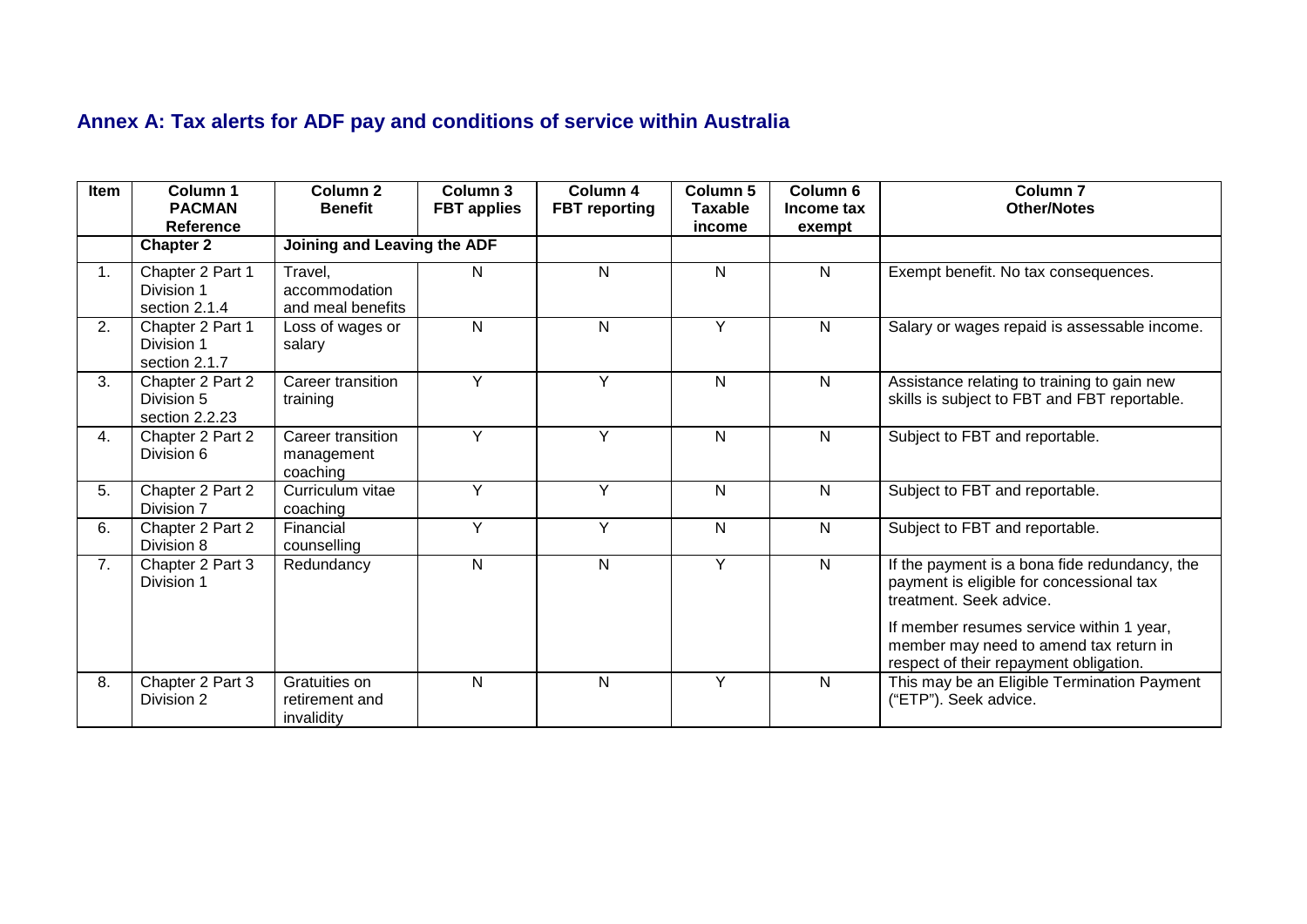| Item | Column 1<br><b>PACMAN</b><br>Reference | Column <sub>2</sub><br><b>Benefit</b>                                     | Column 3<br><b>FBT</b> applies | Column 4<br><b>FBT</b> reporting | Column 5<br><b>Taxable</b><br>income | Column <sub>6</sub><br>Income tax<br>exempt | Column <sub>7</sub><br><b>Other/Notes</b>                                                                                                                                                                                                                                                                              |
|------|----------------------------------------|---------------------------------------------------------------------------|--------------------------------|----------------------------------|--------------------------------------|---------------------------------------------|------------------------------------------------------------------------------------------------------------------------------------------------------------------------------------------------------------------------------------------------------------------------------------------------------------------------|
|      | <b>Chapter 3</b>                       | <b>ADF Salaries and Bonuses</b>                                           |                                |                                  |                                      |                                             |                                                                                                                                                                                                                                                                                                                        |
| 9.   | Chapter 3 Part 1                       | <b>Salaries</b>                                                           | N                              | N                                | Y                                    | N                                           | For members of the Reserves not on<br>continuous full-time service, all Reserve pay<br>and allowances are tax exempt. All fringe<br>benefits also exempt for these members of the<br>Reserves.                                                                                                                         |
| 10.  | Chapter 3 Part 2<br>Division 3         | Salary increments                                                         | N                              | N                                | Y                                    | N                                           | For members of the Reserves not on<br>continuous full-time service, all Reserve pay<br>and allowances are tax exempt. All fringe<br>benefits also exempt for these members of the<br>Reserves.                                                                                                                         |
| 11.  | Chapter 3 Part 2<br>Division 5         | Salary non-<br>reduction                                                  | N                              | N                                | Y                                    | N                                           | Refer above                                                                                                                                                                                                                                                                                                            |
| 12.  | Chapter 3 Part 4                       | Overpayments<br>and recovery                                              | Y                              | Y                                | $\mathsf{N}$                         | $\mathsf{N}$                                | Member may need to request that the ATO<br>amend their tax return.<br>The salary overpayment may constitute a loan<br>fringe benefit from the time an agreement is<br>entered into for the salary repayment unless<br>the deemed interest on the overpaid amount is<br>less than \$100 (minor, infrequent benefit).    |
| 13.  | Chapter 3 Part 5<br>Division 1         | Military<br>Superannuation<br>and Benefits<br>Scheme retention<br>benefit | N                              | N                                | Y                                    | N                                           | Can be salary packaged subject to criteria.<br>Call DTMO.<br><b>Exception:</b> Income tax exempt if paid during<br>warlike deployment (section 23AD exemption).<br>Because the benefit is earned regardless of<br>deployment on a non-warlike operation<br>(section 23AG) the income will be subject to<br>income tax. |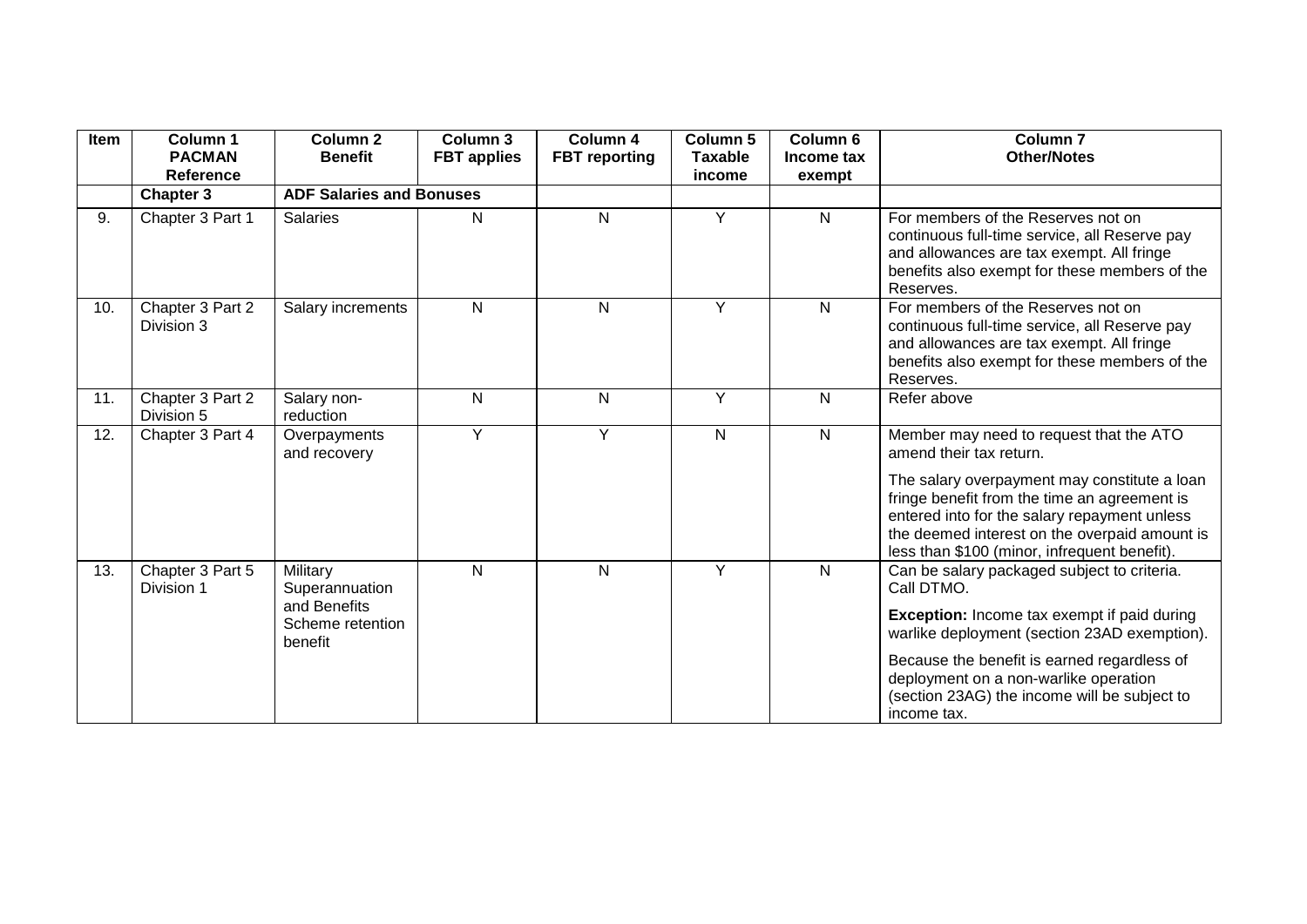| Item | Column 1<br><b>PACMAN</b><br><b>Reference</b> | Column 2<br><b>Benefit</b>                                                  | Column 3<br><b>FBT</b> applies | Column 4<br><b>FBT</b> reporting | Column <sub>5</sub><br><b>Taxable</b><br>income | Column 6<br>Income tax<br>exempt | Column <sub>7</sub><br><b>Other/Notes</b>                                                                                                                                                                                                                                                                                                        |
|------|-----------------------------------------------|-----------------------------------------------------------------------------|--------------------------------|----------------------------------|-------------------------------------------------|----------------------------------|--------------------------------------------------------------------------------------------------------------------------------------------------------------------------------------------------------------------------------------------------------------------------------------------------------------------------------------------------|
| 14.  | Chapter 3 Part 5<br>Division 4                | Navy-Electronics<br>Technical (junior<br>sailor)                            | N                              | N                                | Υ                                               | N                                | Can be salary packaged subject to conditions.<br>For further information call DTMO.<br><b>Exception:</b> Income tax exempt if paid during<br>warlike deployment (section 23AD exemption).<br>Because the benefit is earned regardless of<br>deployment on a non-warlike operation<br>(section 23AG) the income will be subject to<br>income tax. |
| 15.  | Chapter 3 Part 5<br>Division 5                | Navy - Marine<br>Technical and<br><b>Electronics</b><br>Technical (sailors) | N                              | N                                | Y                                               | N                                | Can be salary packaged subject to conditions.<br>For further information call DTMO.<br><b>Exception:</b> Income tax exempt if paid during<br>warlike deployment (section 23AD exemption).<br>Because the benefit is earned regardless of<br>deployment on a non-warlike operation<br>(section 23AG) the income will be subject to<br>income tax. |
| 16.  | Chapter 3 Part 7                              | Salary and<br>allowances during<br>detention or<br>suspension               |                                |                                  |                                                 |                                  | Do not give rise to any new entitlements.<br>Same tax treatment applies in accordance with<br>the relevant tax alerts.                                                                                                                                                                                                                           |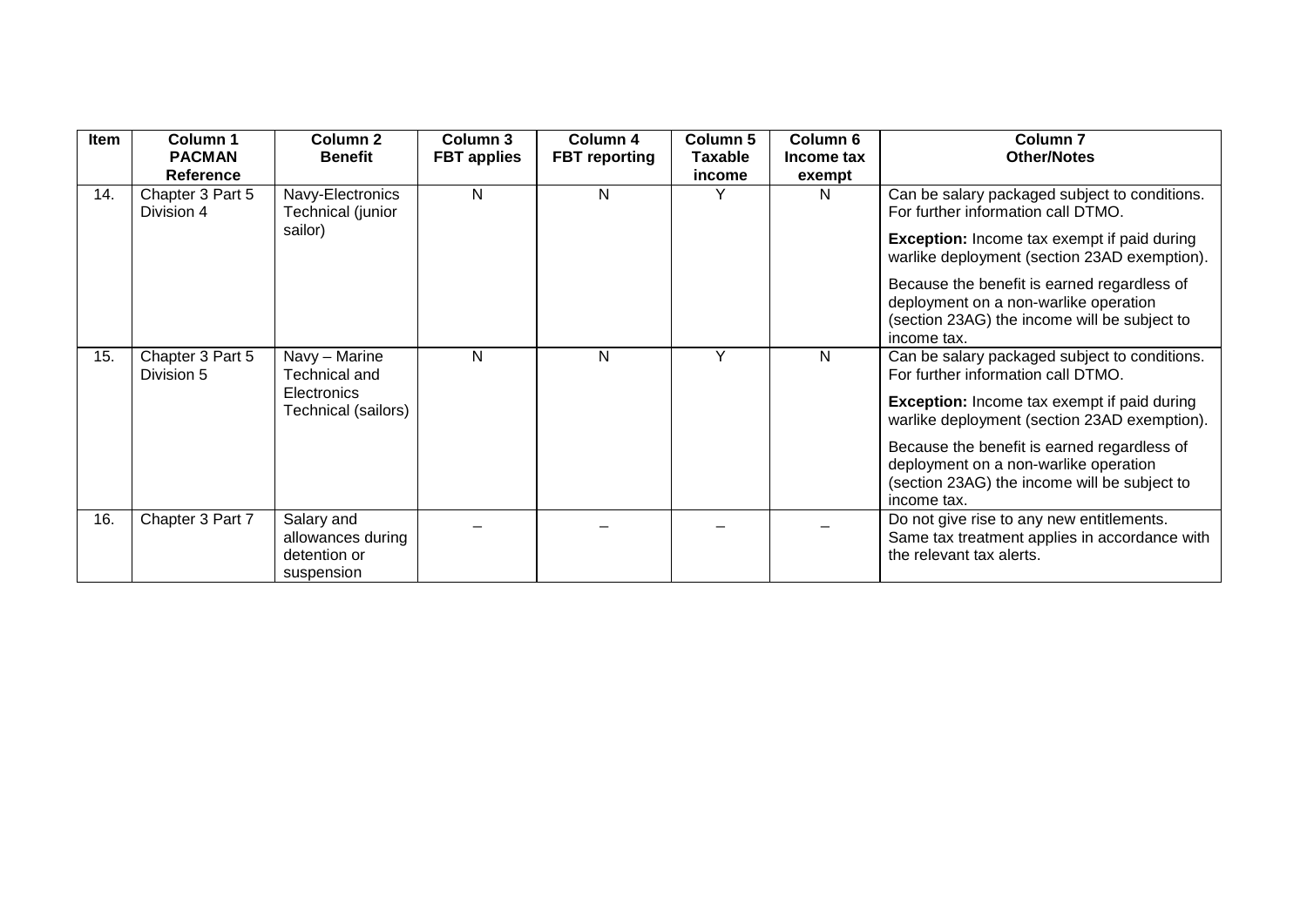| Item | Column 1<br><b>PACMAN</b><br>Reference     | Column <sub>2</sub><br><b>Benefit</b>           | Column 3<br><b>FBT</b> applies | Column 4<br><b>FBT</b> reporting | Column 5<br><b>Taxable</b><br>income | Column <sub>6</sub><br>Income tax<br>exempt | Column <sub>7</sub><br><b>Other/Notes</b>                                                                                                                                          |
|------|--------------------------------------------|-------------------------------------------------|--------------------------------|----------------------------------|--------------------------------------|---------------------------------------------|------------------------------------------------------------------------------------------------------------------------------------------------------------------------------------|
|      | <b>Chapter 4</b>                           | <b>ADF Allowances and reimbursements</b>        |                                |                                  |                                      |                                             |                                                                                                                                                                                    |
| 17.  | Chapter 4 Part 1                           | <b>Higher duties</b><br>allowance               | N                              | N                                | Y                                    | N                                           | <b>Exception:</b> Income tax exempt if paid during<br>warlike deployment (section 23AD exemption)<br>or if exempt because of section 23AG (foreign-<br>derived employment income). |
| 18.  | Chapter 4 Part 2<br>Part B<br>Division B.2 | Service allowance                               | N                              | N                                | $\overline{Y}$                       | $\mathsf{N}$                                | No tax deduction is allowable specifically in<br>respect of this allowance.                                                                                                        |
| 19.  | Chapter 4 Part 2<br>Part B<br>Division B.3 | Separation<br>Allowance                         | N                              | N                                | $\mathsf{N}$                         | Y                                           | Taxation Ruling 95/17 states that a separation<br>allowance constitutes exempt income.                                                                                             |
| 20.  | Chapter 4 Part 2<br>Part B<br>Division B.4 | Adventurous<br>training instructor<br>allowance | N                              | N                                | Y                                    | N                                           |                                                                                                                                                                                    |
| 21.  | Chapter 4 Part 2<br>Part B<br>Division B.5 | Arduous<br>conditions<br>allowance              | N                              | N                                | Y                                    | $\mathsf{N}$                                | No tax deduction is allowable specifically in<br>respect of this allowance.                                                                                                        |
| 22.  | Chapter 4 Part 2<br>Part B<br>Division B.6 | Diving allowance                                | N                              | N                                | Y                                    | $\mathsf{N}$                                | No tax deduction is allowable specifically in<br>respect of this allowance.                                                                                                        |
| 23.  | Chapter 4 Part 2<br>Part B<br>Division B.7 | Flying disability<br>allowance                  | N                              | N                                | Y                                    | $\mathsf{N}$                                | Self-education expenses may be allowable tax<br>deductions in respect of this allowance<br>depending on individual circumstances                                                   |
| 24.  | Chapter 4 Part 2<br>Part B<br>Division B.8 | Submarine<br>escape allowance                   | N                              | N                                | Y                                    | $\mathsf{N}$                                | No tax deduction is allowable specifically in<br>respect of this allowance.                                                                                                        |
| 25.  | Chapter 4 Part 2<br>Part B<br>Division B.9 | Maritime disability<br>allowance                | $\mathsf{N}$                   | N                                | Ÿ                                    | $\overline{N}$                              | No tax deduction is allowable specifically in<br>respect of this allowance.                                                                                                        |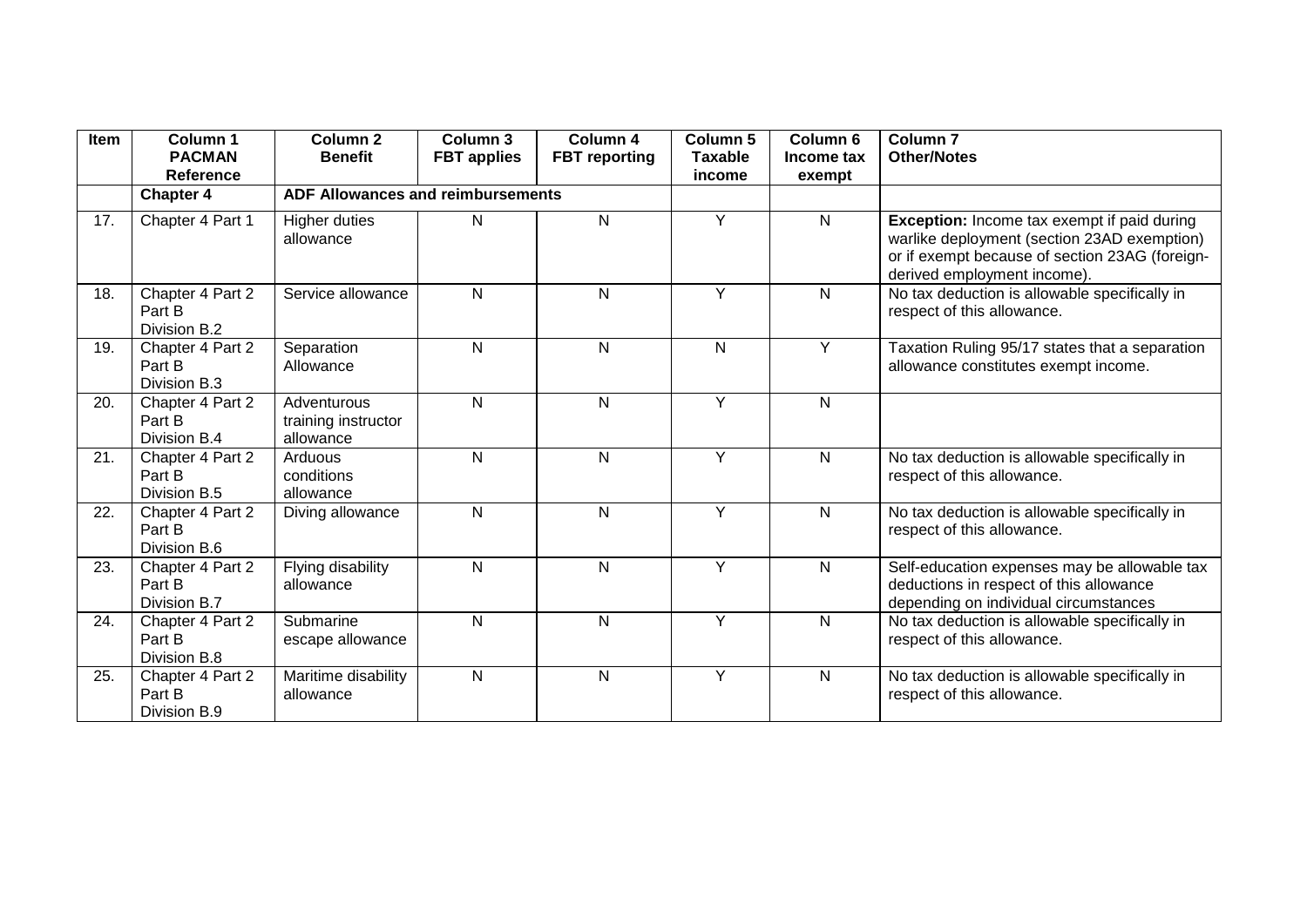| Item | Column 1<br><b>PACMAN</b>                   | Column <sub>2</sub><br><b>Benefit</b>    | Column 3<br><b>FBT</b> applies | Column 4<br><b>FBT</b> reporting | Column 5<br><b>Taxable</b> | Column 6<br>Income tax | Column <sub>7</sub><br><b>Other/Notes</b>                                                                                        |
|------|---------------------------------------------|------------------------------------------|--------------------------------|----------------------------------|----------------------------|------------------------|----------------------------------------------------------------------------------------------------------------------------------|
|      | Reference                                   |                                          |                                |                                  | income                     | exempt                 |                                                                                                                                  |
| 26.  | Chapter 4 Part 2<br>Part B<br>Division B.13 | Field allowance                          | $\mathsf{N}$                   | N                                | Υ                          | $\mathsf{N}$           | No tax deduction is allowable specifically in<br>respect of this allowance.                                                      |
| 27.  | Chapter 4 Part 2<br>Part B<br>Division B.14 | Clearance diver<br>allowance             | $\mathsf{N}$                   | N                                | Y                          | $\mathsf{N}$           | No tax deduction is allowable specifically in<br>respect of this allowance.                                                      |
| 28.  | Chapter 4 Part 2<br>Part B<br>Division B.15 | Unpredictable<br>explosives<br>allowance | $\mathsf{N}$                   | N                                | Y                          | $\mathsf{N}$           | No tax deduction is allowable specifically in<br>respect of this allowance.                                                      |
| 29.  | Chapter 4 Part 2<br>Part B<br>Division B.16 | Paratrooper<br>allowance                 | N                              | N                                | Y                          | $\mathsf{N}$           | No tax deduction is allowable specifically in<br>respect of this allowance.                                                      |
| 30.  | Chapter 4 Part 3<br>Division 4              | Language<br>proficiency<br>allowance     | N                              | N                                | Y                          | $\mathsf{N}$           | Self-education expenses may be allowable tax<br>deductions in respect of this allowance<br>depending on individual circumstances |
| 31.  | Chapter 4 Part 4<br>Divisions 1 & 2         | District allowance                       | N                              | N                                | Y                          | $\mathsf{N}$           | Zone rebate may apply.<br>No tax deduction is allowable specifically in<br>respect of this allowance.                            |
| 32.  | Chapter 4 Part 4<br>Division 3              | Port Wakefield<br>allowance              | N                              | N                                | Y                          | $\mathsf{N}$           | No tax deduction is allowable specifically in<br>respect of this allowance.                                                      |
| 33.  | Chapter 4 Part 4<br>Division 4              | Scherger<br>allowance                    | $\mathsf{N}$                   | N                                | $\overline{Y}$             | $\mathsf{N}$           | Zone rebate may apply.                                                                                                           |
| 34.  | Chapter 4 Part 4<br>Divisions 5 & 6         | Antarctic<br>allowance                   | $\mathsf{N}$                   | N                                | Y                          | $\mathsf{N}$           | Zone rebate may apply.                                                                                                           |
| 35.  | Chapter 4 Part 4<br>Division 7              | Antarctic-<br>Common duties<br>allowance | N                              | N                                | Y                          | $\mathsf{N}$           | No tax deduction is allowable specifically in<br>respect of this allowance. Zone rebate may<br>apply.                            |
| 36.  | Chapter 4 Part 4<br>Division 8              | Antarctic parity<br>allowance            | N                              | N                                | Y                          | N                      | Zone rebate may apply.                                                                                                           |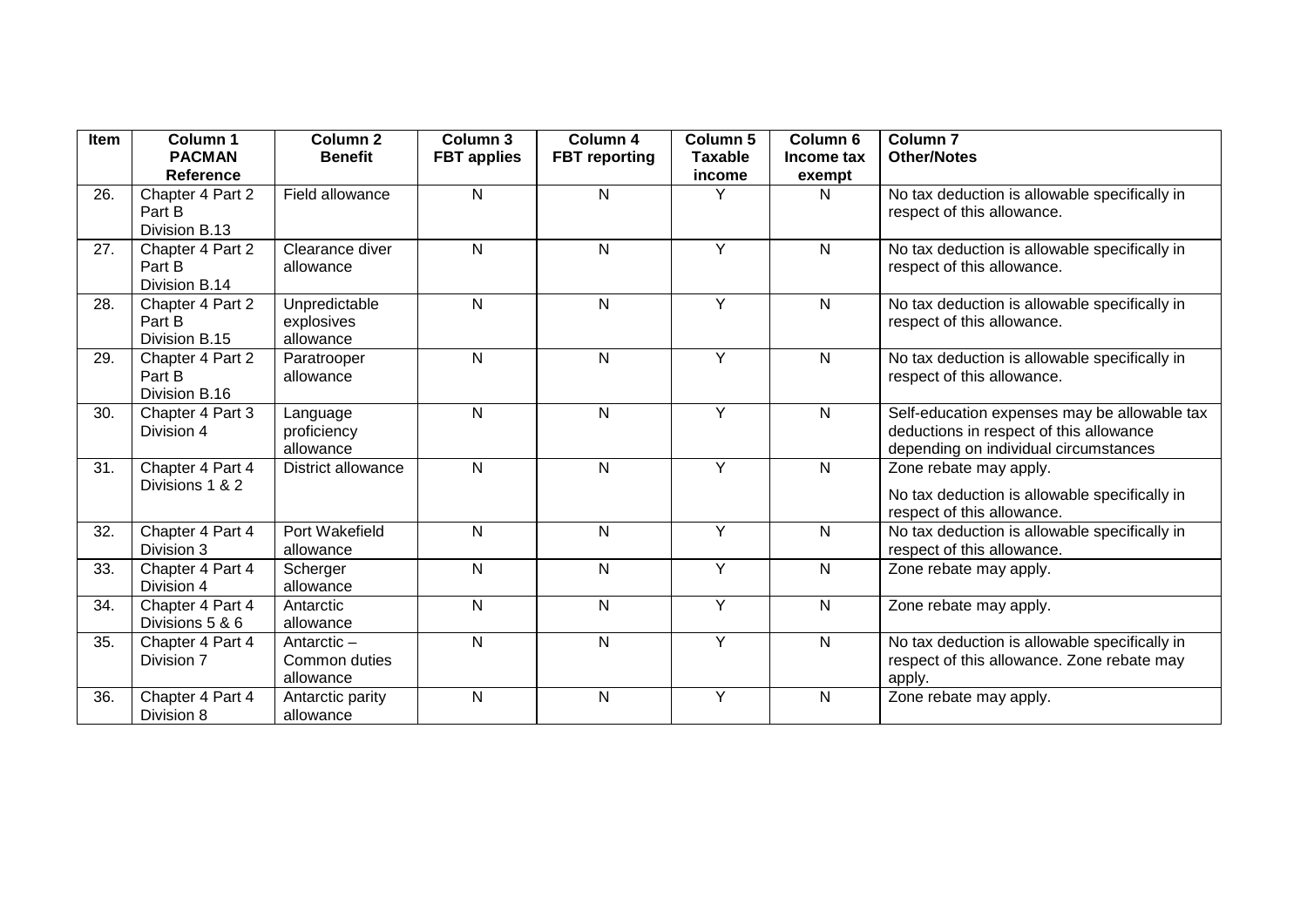| Item | Column 1                          | Column <sub>2</sub>                                           | Column 3           | Column 4             | Column 5       | Column 6   | Column <sub>7</sub>                                                                                                                                                                                                                                                                                                                    |
|------|-----------------------------------|---------------------------------------------------------------|--------------------|----------------------|----------------|------------|----------------------------------------------------------------------------------------------------------------------------------------------------------------------------------------------------------------------------------------------------------------------------------------------------------------------------------------|
|      | <b>PACMAN</b>                     | <b>Benefit</b>                                                | <b>FBT</b> applies | <b>FBT</b> reporting | <b>Taxable</b> | Income tax | <b>Other/Notes</b>                                                                                                                                                                                                                                                                                                                     |
|      | Reference                         |                                                               |                    |                      | income         | exempt     |                                                                                                                                                                                                                                                                                                                                        |
| 37.  | Chapter 4 Part 5                  | Meal Allowance                                                | N                  | $\mathsf{N}$         |                | N          | If the meal allowance in connection with<br>overtime is provided under an industrial<br>agreement, and the allowance is within ATO<br>reasonable rates, the allowance is not shown<br>on member's Payment Summary and is not<br>assessable income provided member is<br>reasonably expected to incur meal costs equal<br>to allowance. |
|      |                                   |                                                               |                    |                      |                |            | Otherwise, the meal allowance is assessable<br>income for the member and the member is not<br>entitled to a tax deduction for overtime meals<br>purchased.                                                                                                                                                                             |
| 38.  | Chapter 4 Part 6<br>section 4.6.4 | Membership of<br>airline club                                 | N                  | N                    | N              | N          |                                                                                                                                                                                                                                                                                                                                        |
| 39.  | Chapter 4 Part 6<br>section 4.6.5 | Mobile telephones<br>and hand held<br>devices                 | N                  | N                    | N              | N          | Assuming phone or hand held device is used<br>primarily for work purposes.                                                                                                                                                                                                                                                             |
| 40.  | Chapter 4 Part 6<br>section 4.6.6 | Executive vehicle<br>allowance                                | N                  | $\mathsf{N}$         | Y              | N          |                                                                                                                                                                                                                                                                                                                                        |
| 41.  | Chapter 4 Part 6<br>section 4.6.7 | Parking space                                                 | Y                  | N                    | $\mathsf{N}$   | N          | May be subject to FBT depending on the<br>location of parking space and proximity to a<br>commercial car parking station.                                                                                                                                                                                                              |
| 42.  | Chapter 4 Part 7                  | Victoria Cross for<br>Australia<br>representational<br>duties | Y                  | Y                    | $\mathsf{N}$   | N          | Taxable value may be reduced if the<br>"otherwise deductible" rule applies.                                                                                                                                                                                                                                                            |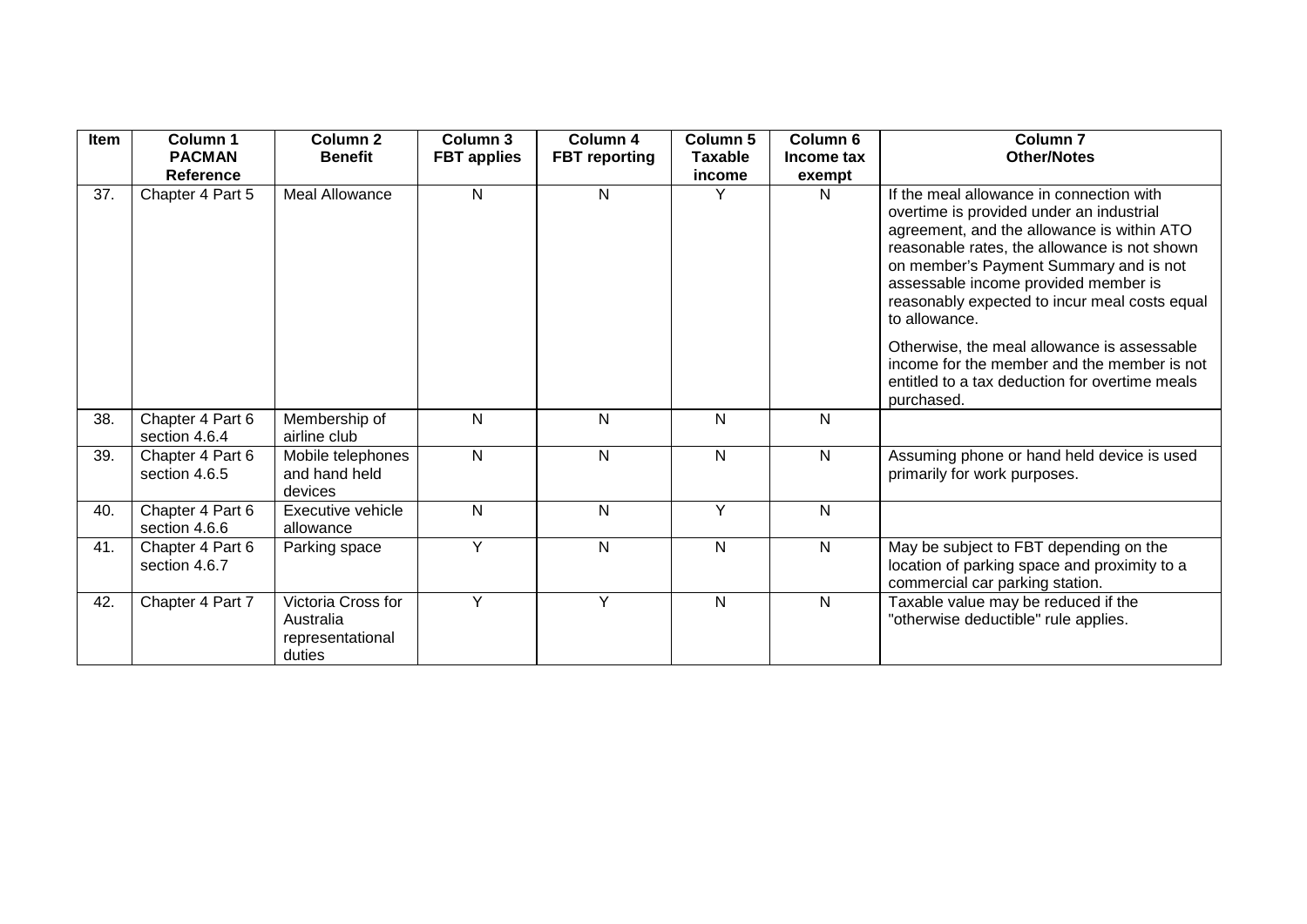| Item | Column 1<br><b>PACMAN</b><br><b>Reference</b> | Column <sub>2</sub><br><b>Benefit</b>                       | Column 3<br><b>FBT</b> applies | Column 4<br><b>FBT</b> reporting | Column 5<br><b>Taxable</b><br>income | Column 6<br>Income tax<br>exempt | <b>Column 7</b><br><b>Other/Notes</b>                                                                                                                                                                                                                                                                                  |
|------|-----------------------------------------------|-------------------------------------------------------------|--------------------------------|----------------------------------|--------------------------------------|----------------------------------|------------------------------------------------------------------------------------------------------------------------------------------------------------------------------------------------------------------------------------------------------------------------------------------------------------------------|
| 43.  | Chapter 4 Part 8<br>Division 1                | Trainee's<br>dependant<br>allowance                         | N                              | $\mathsf{N}$                     | Υ                                    | N                                | No tax deduction is allowable specifically in<br>respect of this allowance.                                                                                                                                                                                                                                            |
| 44.  | Chapter 4 Part 8<br>Division 2                | Medical residency<br>- additional salary                    | N                              | $\mathsf{N}$                     | Y                                    | N                                |                                                                                                                                                                                                                                                                                                                        |
| 45.  | Chapter 4 Part 8<br>Division 3                | Former medical or<br>dental officer -<br>refresher training | $\mathsf{N}$                   | $\mathsf{N}$                     | $\overline{Y}$                       | $\mathsf{N}$                     | If the payment is towards the officer's course<br>of study, the 'Otherwise Deductible' declaration<br>for FBT purposes may reduce the taxable<br>value, even to nil.                                                                                                                                                   |
| 46.  | Chapter 4 Part 8<br>Division 4                | Australian<br>Defence Force<br>Academy<br>textbooks         | N                              | $\mathsf{N}$                     | Y                                    | N                                | If books are work-related, cost of books may<br>be deductible. If the study is to better enable<br>the member to discharge duties, cost of books<br>may be deductible as a self-education expense<br>(note possibility that first \$250 not deductible).<br>(Assumes the books do not form a<br>professional library). |
| 47.  | Chapter 4 Part 9<br>Division 1                | Legal officer<br>sessional fee                              | ${\sf N}$                      | ${\sf N}$                        | $\mathsf{N}$                         | Y                                | All Reserve pay and allowances for members<br>of the Reserves not on continuous full-time<br>service are tax exempt. All fringe benefits<br>provided in those circumstances are also<br>exempt.                                                                                                                        |
| 48.  | Chapter 4 Part 9<br>Division 2                | Airfield Defence<br>Guards (annual<br>proficiency bonus)    | ${\sf N}$                      | N                                | N                                    | Y                                | All Reserve pay and allowances for members<br>of the Reserves not on continuous full-time<br>service are tax exempt. All fringe benefits<br>provided in those circumstances are also<br>exempt.                                                                                                                        |
| 49.  | Chapter 4 Part 10                             | Life insurance -<br>additional risk<br>insurance            | Y                              | Y                                | N                                    | N                                | Payment is exempt from FBT if paid to a<br>member of the Reserves on Reserve service.                                                                                                                                                                                                                                  |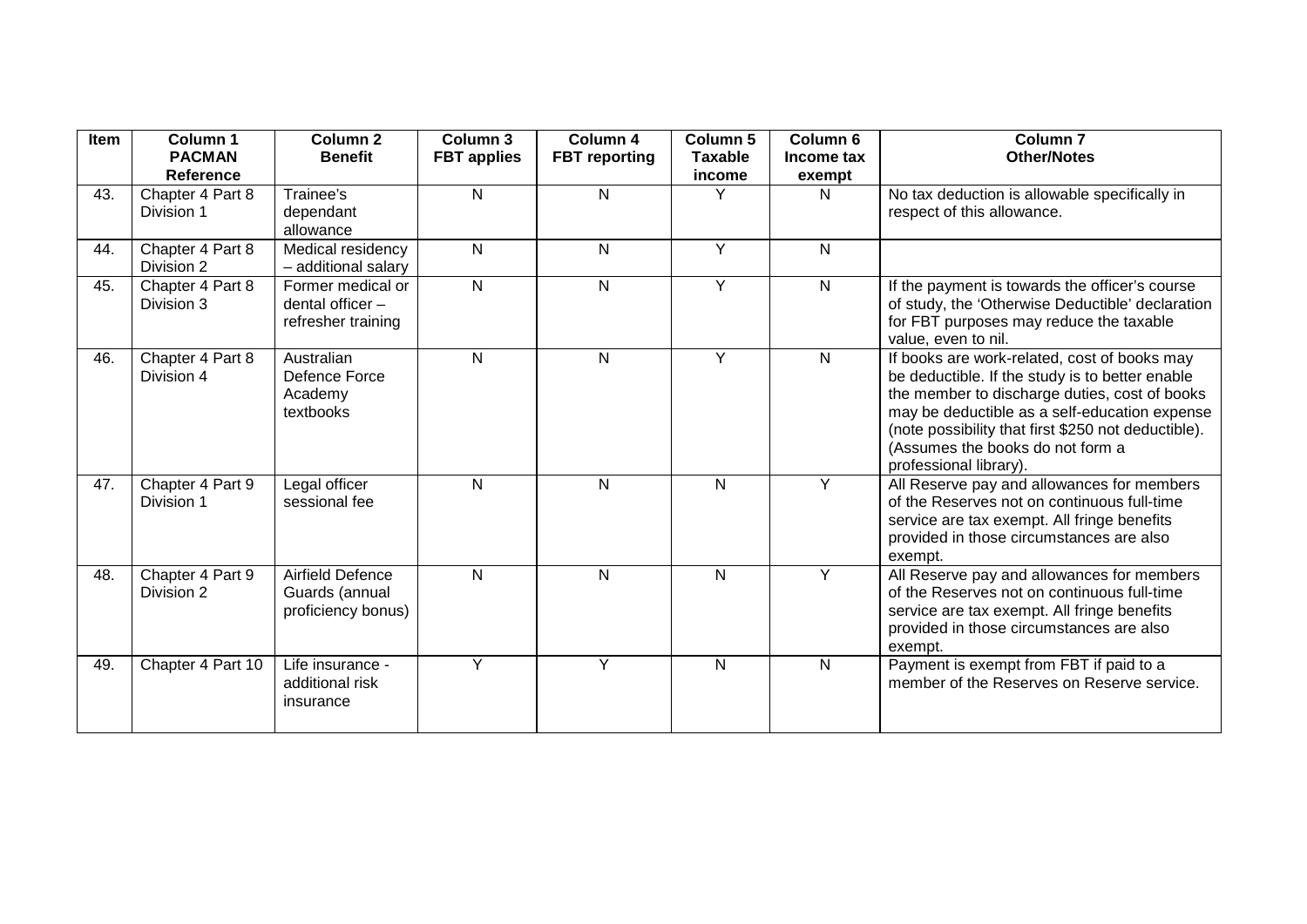| Item | Column 1<br><b>PACMAN</b>                              | Column <sub>2</sub><br><b>Benefit</b>                               | Column 3<br><b>FBT</b> applies | Column 4<br><b>FBT</b> reporting | Column 5<br><b>Taxable</b> | Column 6<br>Income tax | Column <sub>7</sub><br><b>Other/Notes</b>                                                                                                                                                                                                                                                                                                                 |
|------|--------------------------------------------------------|---------------------------------------------------------------------|--------------------------------|----------------------------------|----------------------------|------------------------|-----------------------------------------------------------------------------------------------------------------------------------------------------------------------------------------------------------------------------------------------------------------------------------------------------------------------------------------------------------|
|      | Reference<br>Chapter 5                                 | <b>ADF Leave</b>                                                    |                                |                                  | income                     | exempt                 |                                                                                                                                                                                                                                                                                                                                                           |
| 50.  | Chapter 5 Part 4<br>Division 2                         | <b>Basic recreation</b><br>leave                                    | N                              | $\mathsf{N}$                     | Y                          | $\overline{N}$         | Exception: Income tax exempt if paid during<br>warlike deployment (section 23AD exemption)                                                                                                                                                                                                                                                                |
| 51.  | Chapter 5 Part 4<br>Division 3<br>section 5.4.13       | Additional<br>recreation leave -<br>sea service                     | ${\sf N}$                      | $\mathsf{N}$                     | Y                          | ${\sf N}$              |                                                                                                                                                                                                                                                                                                                                                           |
| 52.  | Chapter 5 Part 4<br>Division 3<br><b>Clause 5.4.14</b> | Additional<br>recreation leave -<br>field service                   | $\mathsf{N}$                   | $\mathsf{N}$                     | Y                          | $\mathsf{N}$           |                                                                                                                                                                                                                                                                                                                                                           |
| 53.  | Chapter 5 Part 4<br>Division 3<br>section 5.4.15       | Additional<br>recreation leave -<br>flight duties                   | $\overline{N}$                 | $\mathsf{N}$                     | Y                          | $\mathsf{N}$           |                                                                                                                                                                                                                                                                                                                                                           |
| 54.  | Chapter 5 Part 4<br>Division 3<br>section 5.4.17       | Service in a<br>remote location                                     | $\overline{N}$                 | $\mathsf{N}$                     | Y                          | $\mathsf{N}$           |                                                                                                                                                                                                                                                                                                                                                           |
| 55.  | Chapter 5 Part 4<br>Division 4                         | Extra recreation<br>leave                                           | $\mathsf{N}$                   | $\mathsf{N}$                     | Y                          | $\mathsf{N}$           |                                                                                                                                                                                                                                                                                                                                                           |
| 56.  | Chapter 5 Part 4<br>Division 6                         | Additional<br>recreation leave<br>for training<br>('trainee leave') | $\overline{\mathsf{N}}$        | $\mathsf{N}$                     | Y                          | $\mathsf{N}$           |                                                                                                                                                                                                                                                                                                                                                           |
| 57.  | Chapter 5 Part 4<br>Division 8                         | Payment or<br>transfer of<br>recreation leave<br>credit             | $\mathsf{N}$                   | $\mathsf{N}$                     | Y                          | $\mathsf{N}$           | Payment for unused annual leave is normally<br>taxed at a member's marginal tax rates but<br>may be concessionally taxed if the payment is<br>in respect of a bona fide redundancy, early<br>retirement scheme or invalidity.                                                                                                                             |
| 58.  | Chapter 5 Part 5                                       | Long service<br>leave                                               | N                              | $\mathsf{N}$                     | Y                          | $\mathsf{N}$           | Payment for unused long service leave is<br>normally taxed at a member's marginal tax<br>rates. However, it may be concessionally taxed<br>if the payment is in respect of a bona fide<br>redundancy, early retirement scheme or<br>invalidity. Payments for unused long service<br>leave accrued before 17 August 1993 are also<br>concessionally taxed. |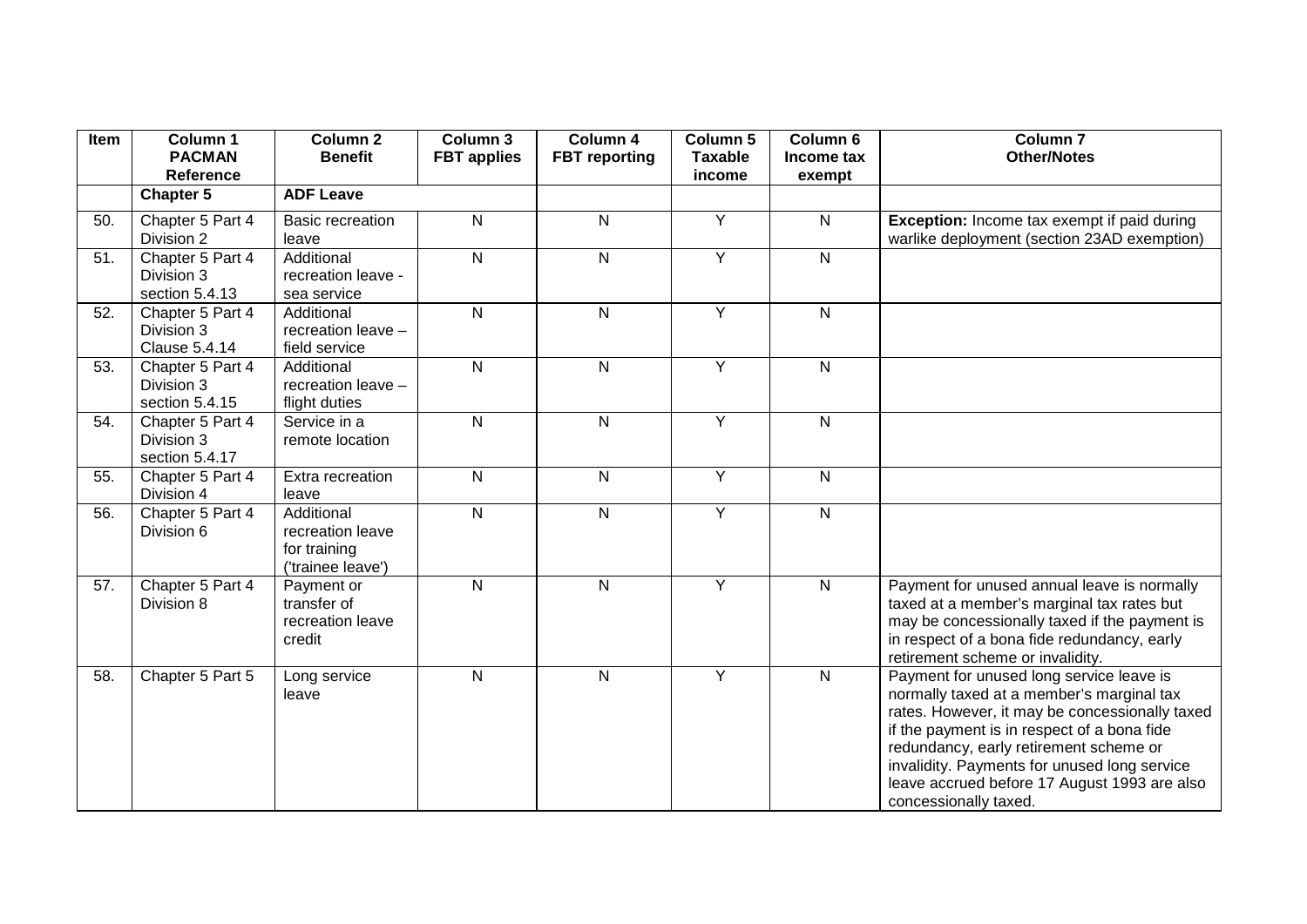| Item | Column 1<br><b>PACMAN</b>       | Column <sub>2</sub><br><b>Benefit</b>          | Column 3<br><b>FBT</b> applies | Column 4<br><b>FBT</b> reporting | Column 5<br><b>Taxable</b> | Column 6<br>Income tax  | Column <sub>7</sub><br><b>Other/Notes</b>                                                                        |
|------|---------------------------------|------------------------------------------------|--------------------------------|----------------------------------|----------------------------|-------------------------|------------------------------------------------------------------------------------------------------------------|
| 59.  | Reference<br>Chapter 5 Part 6   | Maternity leave                                | N                              | N                                | income<br>Y                | exempt<br>N             |                                                                                                                  |
|      |                                 |                                                |                                |                                  |                            |                         |                                                                                                                  |
| 60.  | Chapter 5 Part 7                | Parental leave                                 | N                              | $\mathsf{N}$                     | Y                          | $\overline{N}$          |                                                                                                                  |
| 61.  | Chapter 5 Part 8                | War service leave                              | N                              | $\mathsf{N}$                     | $\mathsf{N}$               | $\overline{Y}$          | Member requires a certificate for section 23AD<br>purposes.                                                      |
| 62.  | Chapter 5 Part 9<br>Division 2  | Compassionate<br>leave                         | $\overline{N}$                 | $\overline{\mathsf{N}}$          | $\overline{Y}$             | $\overline{N}$          |                                                                                                                  |
| 63.  | Chapter 5 Part 9<br>Division 4  | Special leave for<br>private purposes          | N                              | ${\sf N}$                        | $\overline{Y}$             | $\mathsf{N}$            |                                                                                                                  |
| 64.  | Chapter 5 Part 9<br>Division 5  | Examination<br>leave                           | N                              | $\mathsf{N}$                     | $\overline{Y}$             | $\mathsf{N}$            |                                                                                                                  |
| 65.  | Chapter 5 Part 9<br>Division 6  | <b>Travelling leave</b>                        | N                              | $\mathsf{N}$                     | $\overline{Y}$             | $\mathsf{N}$            |                                                                                                                  |
| 66.  | Chapter 5 Part 9<br>Division 7  | Pre-deployment<br>leave                        | N                              | $\mathsf{N}$                     | Y                          | $\mathsf{N}$            |                                                                                                                  |
| 67.  | Chapter 5 Part 9<br>Division 8  | Leave to attend<br>civil court<br>proceedings  | N                              | N                                | Y                          | $\mathsf{N}$            |                                                                                                                  |
| 68.  | Chapter 5 Part 10               | Leave without pay                              | N                              | ${\sf N}$                        | $\mathsf{N}$               | $\mathsf{N}$            | No tax consequences apply.                                                                                       |
| 69.  | Chapter 5 Part 11<br>Division 1 | Short absence<br>from duty                     | N                              | N                                | Y                          | $\mathsf{N}$            |                                                                                                                  |
| 70.  | Chapter 5 Part 11<br>Division 2 | Short absence for<br>removal purposes          | N                              | $\mathsf{N}$                     | Y                          | $\overline{N}$          |                                                                                                                  |
| 71.  | Chapter 5 Part 11<br>Division 3 | Short absence<br>when not required<br>for duty | N                              | ${\sf N}$                        | Y                          | $\overline{\mathsf{N}}$ |                                                                                                                  |
| 72.  | Chapter 5 Part 12               | Public holidays                                | N                              | ${\sf N}$                        | Y                          | $\mathsf{N}$            |                                                                                                                  |
| 73.  | Chapter 5 Part 13               | Cancellation of, or<br>recall from, leave      | Y                              | Y                                | ${\sf N}$                  | $\overline{N}$          | Taxable value for FBT purposes may be<br>reduced if remote area or overseas holiday<br>travel concessions apply. |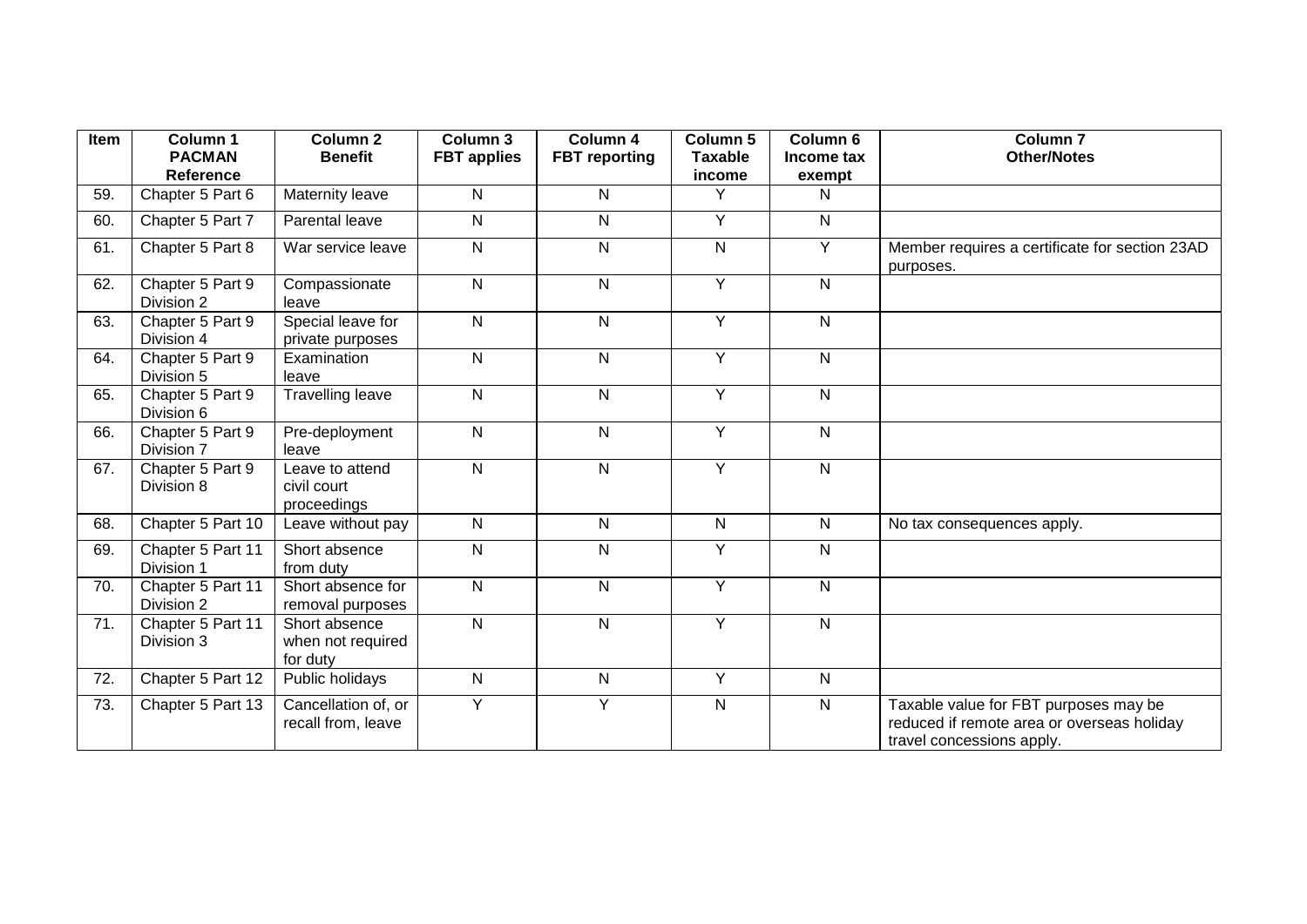| Item | Column 1<br><b>PACMAN</b><br>Reference                        | Column <sub>2</sub><br><b>Benefit</b>                                        | Column 3<br><b>FBT</b> applies | Column 4<br><b>FBT</b> reporting | Column 5<br><b>Taxable</b> | Column <sub>6</sub><br>Income tax | <b>Column 7</b><br><b>Other/Notes</b>                                                                                                                                                  |
|------|---------------------------------------------------------------|------------------------------------------------------------------------------|--------------------------------|----------------------------------|----------------------------|-----------------------------------|----------------------------------------------------------------------------------------------------------------------------------------------------------------------------------------|
|      | <b>Chapter 6</b>                                              | ADF relocation on posting in Australia                                       |                                |                                  | income                     | exempt                            |                                                                                                                                                                                        |
| 74.  | Chapter 6 Part 1<br>Division 1<br>sections 6.1.3 to<br>6.1.11 | <b>Disturbance</b><br>Allowance                                              | N                              | $\mathsf{N}$                     | $\mathsf{N}$               | Y                                 | Taxation Ruling 95/17 states that a<br>disturbance allowance constitutes exempt<br>income.                                                                                             |
| 75.  | Chapter 6 Part 1<br>Division 1<br>section 6.1.12              | Payment because<br>of a child<br>changing schools                            | N                              | $\mathsf{N}$                     | $\mathsf{N}$               | Y                                 | Taxation Ruling 95/17 states that an education<br>allowance constitutes exempt income.                                                                                                 |
| 76.  | Chapter 6 Part 1<br>Division 1<br>section 6.1.13              | Telephone<br>installation or<br>reconnection<br>costs                        | ${\sf N}$                      | $\mathsf{N}$                     | ${\sf N}$                  | $\mathsf{N}$                      | Exempt fringe benefit if the member is required<br>to re-locate and the necessary documentary<br>evidence is provided.                                                                 |
| 77.  | Chapter 6 Part 1<br>Division 1<br>section 6.1.14              | Private vehicle<br>transfer costs                                            | N                              | $\mathsf{N}$                     | Y                          | N                                 | Not part of disturbance allowance.                                                                                                                                                     |
| 78.  | Chapter 6 Part 1<br>Division 2                                | Childcare costs<br>on removal                                                | $\mathsf{N}$                   | $\mathsf{N}$                     | $\overline{Y}$             | $\mathsf{N}$                      | Not part of disturbance allowance.                                                                                                                                                     |
| 79.  | Chapter 6 Part 1<br>Division 3                                | Pet relocation                                                               | ${\sf N}$                      | $\mathsf{N}$                     | ${\sf N}$                  | $\mathsf{N}$                      | Documentary evidence required if the payment<br>constitutes an expense payment benefit. Pet<br>must be re-located within 12 months of<br>member starting duty at new location.         |
| 80.  | Chapter 6 Part 2<br>sections 6.2.2 &<br>6.2.3                 | Furniture and<br>effects -<br>compensation for<br>loss on sale               | N                              | N                                | Y                          | $\overline{N}$                    | Alternatively, the amount received by the<br>member may be relevant for capital gains tax<br>purposes if the relevant item was acquired for<br>more than \$10,000 or is a collectable. |
| 81.  | Chapter 6 Part 2<br>sections 6.2.4 &<br>6.2.5                 | Private vehicles -<br>loss on sale                                           | $\mathsf{N}$                   | N                                | $\overline{Y}$             | $\mathsf{N}$                      | The sale of a car is not subject to capital gains<br>tax, but may have income tax consequences in<br>limited circumstances.                                                            |
| 82.  | Chapter 6 Part 4<br>section 6.4.8                             | Payment for the<br>costs of insuring<br>urgently required<br>household items | ${\sf N}$                      | ${\sf N}$                        | $\mathsf{N}$               | $\mathsf{N}$                      | The member may be required to give other<br>declarations or documentation to Defence.                                                                                                  |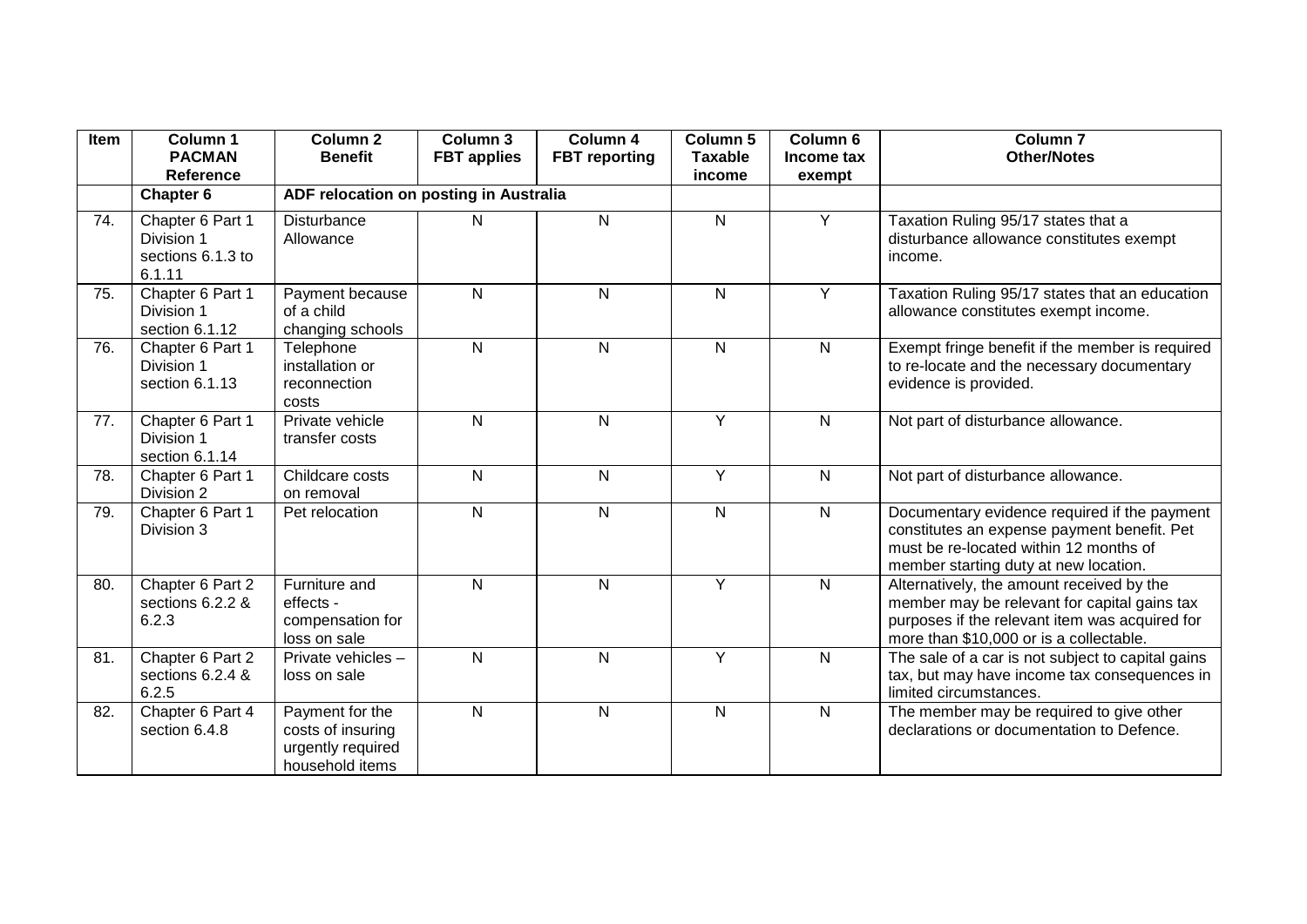| Item | Column 1<br><b>PACMAN</b><br>Reference                       | <b>Column 2</b><br><b>Benefit</b>                                                                      | <b>Column 3</b><br><b>FBT</b> applies | Column 4<br><b>FBT</b> reporting | <b>Column 5</b><br><b>Taxable</b><br>income | Column 6<br>Income tax<br>exempt | Column <sub>7</sub><br><b>Other/Notes</b>                                                                                                                                                                                               |
|------|--------------------------------------------------------------|--------------------------------------------------------------------------------------------------------|---------------------------------------|----------------------------------|---------------------------------------------|----------------------------------|-----------------------------------------------------------------------------------------------------------------------------------------------------------------------------------------------------------------------------------------|
| 83.  | Chapter 6 Part 5<br>Division 2                               | Removal of<br>furniture and<br>effects, including<br>hire of<br>replacement                            | N                                     | N                                | N                                           | <sub>N</sub>                     | If the member changes their usual place of<br>residence, the benefit is only exempt from FBT<br>if the removal or storage occurs within<br>12 months from the day the member starts<br>duty at the new location.                        |
|      |                                                              | household items                                                                                        |                                       |                                  |                                             |                                  | If the member is living away from their usual<br>place of residence, the benefit is exempt from<br>FBT.<br>If an expense payment benefit arises,                                                                                        |
|      |                                                              |                                                                                                        |                                       |                                  |                                             |                                  | documentary evidence is required.                                                                                                                                                                                                       |
| 84.  | Chapter 6 Part 5<br>Division 3<br>section 6.5.19             | Compassionate<br>removal to a<br>personal location<br>where benefits<br>are provided                   | Y                                     | N                                | N                                           | N                                | Benefit is subject to FBT because family<br>member is not taking up residence at the<br>member's new location.<br>Benefit is not reportable because member is<br>directed to change residence and removal<br>arises from the direction. |
| 85.  | Chapter 6 Part 5<br>Division 3<br>section 6.5.20 &<br>6.5.21 | Removal to a<br>personal location<br>where benefits<br>are provided<br>instead of a<br>remote location | Y                                     | N                                | N                                           | N                                | Benefit is subject to FBT because family<br>member is not taking up residence at the<br>member's new location.<br>Benefit is not reportable because member is<br>directed to change residence and removal<br>arises from the direction. |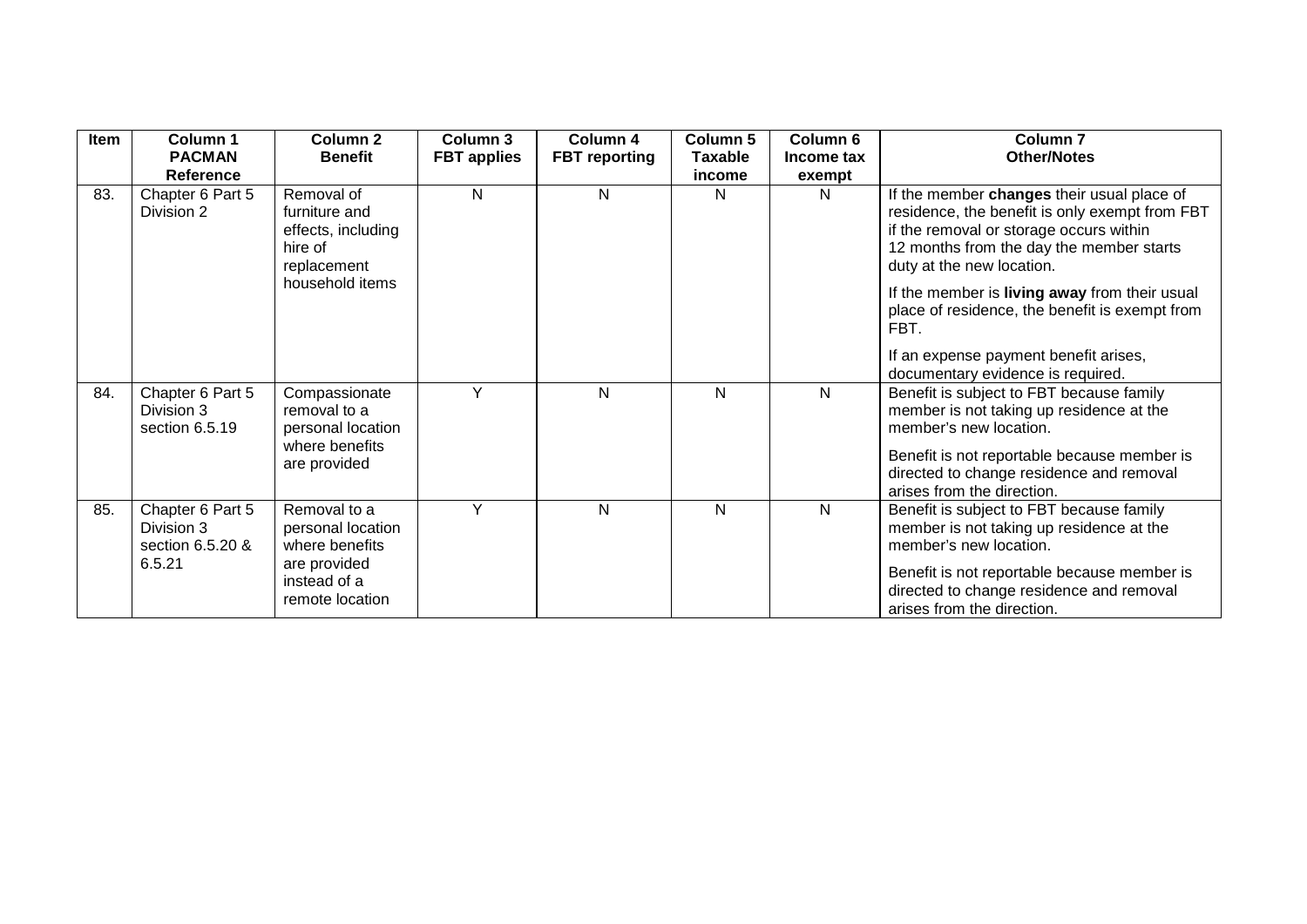| Item | Column 1<br><b>PACMAN</b><br>Reference           | Column <sub>2</sub><br><b>Benefit</b>                                                       | Column 3<br><b>FBT</b> applies | Column 4<br><b>FBT</b> reporting | Column 5<br><b>Taxable</b><br>income | Column <sub>6</sub><br>Income tax<br>exempt | Column <sub>7</sub><br><b>Other/Notes</b>                                                                                                                                                                                       |
|------|--------------------------------------------------|---------------------------------------------------------------------------------------------|--------------------------------|----------------------------------|--------------------------------------|---------------------------------------------|---------------------------------------------------------------------------------------------------------------------------------------------------------------------------------------------------------------------------------|
| 86.  | Chapter 6 Part 5<br>Division 3<br>section 6.5.22 | Removal of<br>dependants from<br>chosen location to<br>member's current<br>posting location | Y                              | $\mathsf{N}$                     | N                                    | N                                           | If the member changed their usual place of<br>residence, the benefit is only exempt from FBT<br>if the dependants' removal or storage occurred<br>within 12 months from the day the member<br>started duty at the new location. |
|      |                                                  |                                                                                             |                                |                                  |                                      |                                             | If the member is living away from their usual<br>place of residence, the benefit is exempt from<br>FBT.                                                                                                                         |
|      |                                                  |                                                                                             |                                |                                  |                                      |                                             | If an expense payment benefit arises,<br>documentary evidence is required.                                                                                                                                                      |
|      |                                                  |                                                                                             |                                |                                  |                                      |                                             | Benefit is not reportable because member is<br>directed to change residence and removal<br>arises from the direction.                                                                                                           |
| 87.  | Chapter 6 Part 5<br>Division 4                   | Postings or<br>deployments                                                                  | N                              | N                                | N                                    | N                                           | If the member changes their usual place of<br>residence, the benefit is only exempt from FBT<br>if the removal occurs within 12 months from<br>the day the member starts duty at the new<br>location.                           |
|      |                                                  |                                                                                             |                                |                                  |                                      |                                             | If the member is living away from their usual<br>place of residence, the benefit is exempt from<br>FBT.                                                                                                                         |
|      |                                                  |                                                                                             |                                |                                  |                                      |                                             | If an expense payment benefit arises,<br>documentary evidence is required.                                                                                                                                                      |
|      |                                                  |                                                                                             |                                |                                  |                                      |                                             | Benefit is not reportable because member is<br>directed to change residence and removal<br>arises from the direction.                                                                                                           |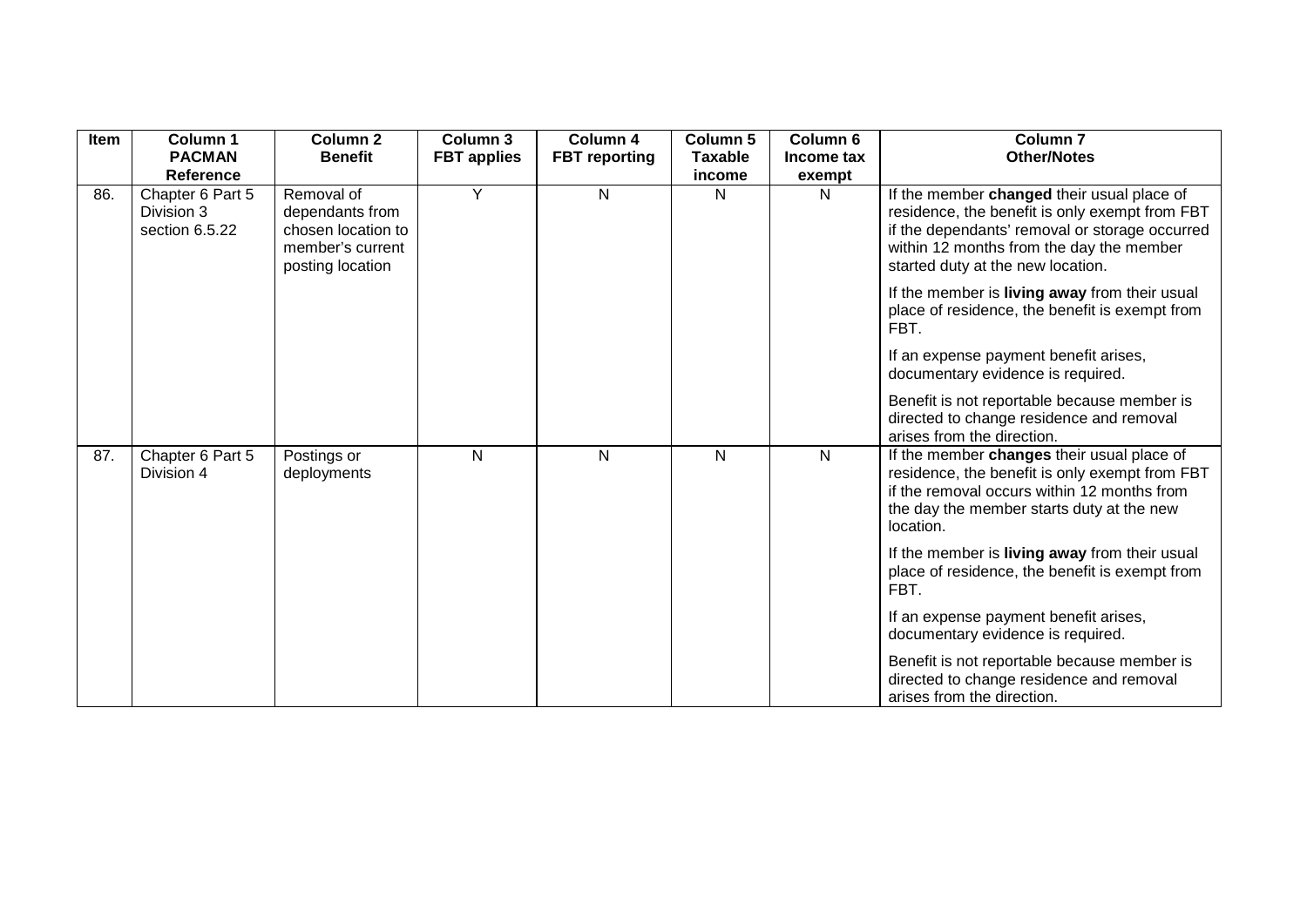| Item | Column 1                       | Column <sub>2</sub>                                      | Column 3           | Column 4             | Column 5       | Column <sub>6</sub> | <b>Column 7</b>                                                                                                                                                                                                                     |
|------|--------------------------------|----------------------------------------------------------|--------------------|----------------------|----------------|---------------------|-------------------------------------------------------------------------------------------------------------------------------------------------------------------------------------------------------------------------------------|
|      | <b>PACMAN</b>                  | <b>Benefit</b>                                           | <b>FBT</b> applies | <b>FBT</b> reporting | <b>Taxable</b> | Income tax          | <b>Other/Notes</b>                                                                                                                                                                                                                  |
|      | <b>Reference</b>               |                                                          |                    |                      | income         | exempt              |                                                                                                                                                                                                                                     |
| 88.  | Chapter 6 Part 5<br>Division 5 | Vehicle removal                                          | $\mathsf{N}$       | $\mathsf{N}$         | $\mathsf{N}$   | N                   | If the member changes their usual place of<br>residence, the benefit is only exempt from FBT<br>if the removal occurs within 12 months from<br>the day the member starts duty at the new<br>location.                               |
|      |                                |                                                          |                    |                      |                |                     | If the member is living away from their usual<br>place of residence, the benefit is exempt from<br>FBT.                                                                                                                             |
|      |                                |                                                          |                    |                      |                |                     | If an expense payment benefit arises,<br>documentary evidence is required.                                                                                                                                                          |
|      |                                |                                                          |                    |                      |                |                     | Benefit is not reportable because member is<br>directed to change residence and removal<br>arises from the direction.                                                                                                               |
| 89.  | Chapter 6 Part 5<br>Division 6 | Removal on<br>ceasing<br>continuous<br>full-time service | N                  | $\mathsf{N}$         | $\mathsf{N}$   | N                   | If the member changes their usual place of<br>residence, the benefit is only exempt from FBT<br>if the removal occurs within 12 months from<br>the day the member starts employment with a<br>non-ADF employer at the new location. |
|      |                                |                                                          |                    |                      |                |                     | If costs are capped at the cost of returning a<br>member to their original place of enlistment,<br>this constitutes an exempt benefit.                                                                                              |
|      |                                |                                                          |                    |                      |                |                     | If the member is living away from their usual<br>place of residence, the benefit is exempt from<br>FBT.                                                                                                                             |
|      |                                |                                                          |                    |                      |                |                     | If an expense payment benefit arises,<br>documentary evidence is required.                                                                                                                                                          |
|      |                                |                                                          |                    |                      |                |                     | Members are generally not regarded as living<br>away from home when they change their usual<br>place of residence as a result of a posting,                                                                                         |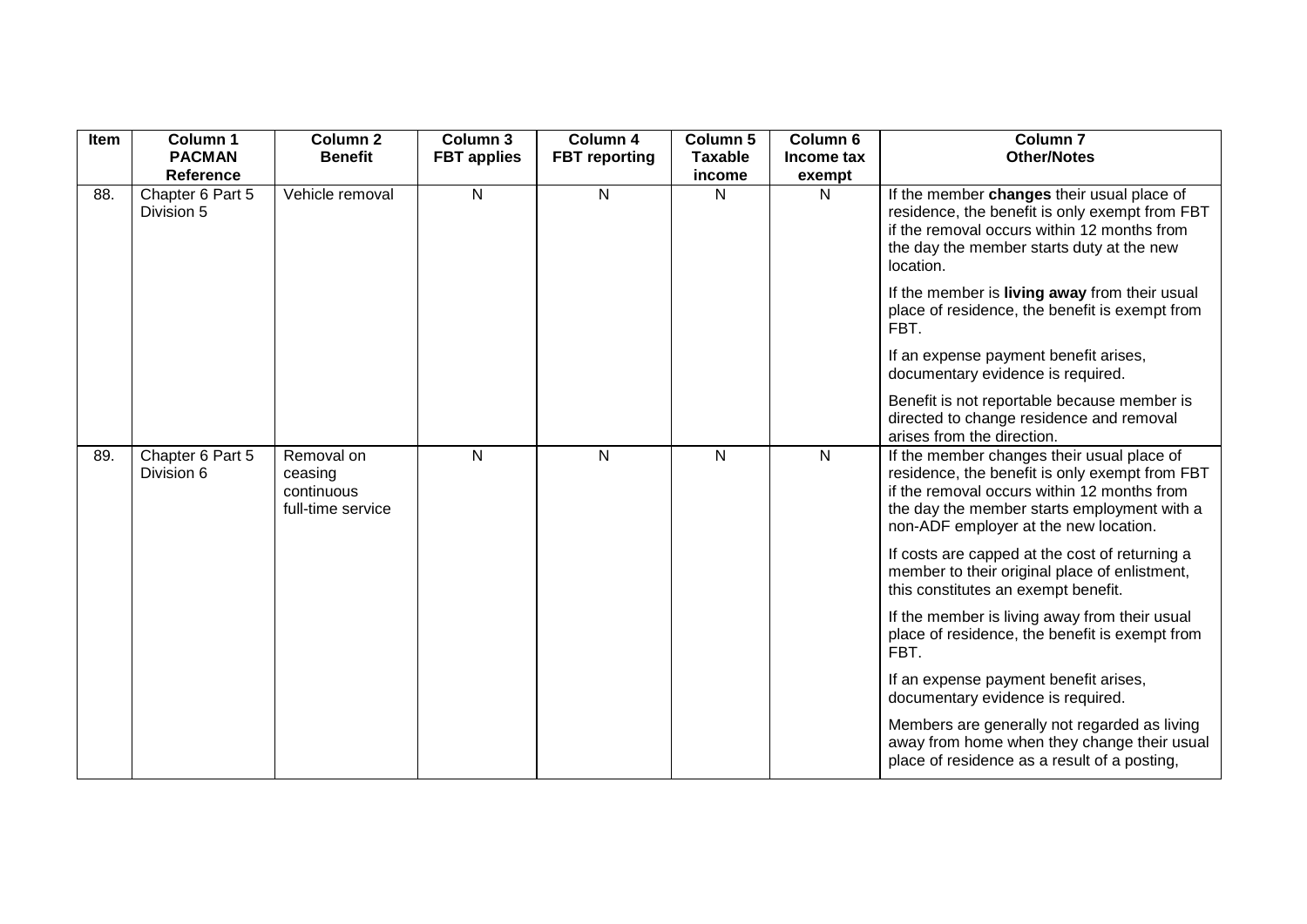| Item | Column 1                                         | <b>Column 2</b>                                          | Column 3           | Column 4             | Column 5          | Column 6    | <b>Column 7</b>                                                                                                                                                                                                                      |
|------|--------------------------------------------------|----------------------------------------------------------|--------------------|----------------------|-------------------|-------------|--------------------------------------------------------------------------------------------------------------------------------------------------------------------------------------------------------------------------------------|
|      | <b>PACMAN</b><br><b>Reference</b>                | <b>Benefit</b>                                           | <b>FBT</b> applies | <b>FBT</b> reporting | Taxable<br>income | Income tax  | <b>Other/Notes</b>                                                                                                                                                                                                                   |
| 90.  | Chapter 6 Part 5<br>Division 7                   | Storage of<br>furniture and<br>effects                   | N                  | $\mathsf{N}$         | N                 | exempt<br>N | If the member changes their usual place of<br>residence, the benefit is only exempt from FBT<br>if the storage occurs within 12 months from the<br>day the member starts duty at the new<br>location.                                |
|      |                                                  |                                                          |                    |                      |                   |             | If the member is living away from their usual<br>place of residence, the benefit is exempt from<br>FBT.                                                                                                                              |
|      |                                                  |                                                          |                    |                      |                   |             | If an expense payment benefit arises,<br>documentary evidence is required.                                                                                                                                                           |
|      |                                                  |                                                          |                    |                      |                   |             | Benefit is not reportable because member is<br>directed to change residence and removal<br>arises from the direction.                                                                                                                |
| 91.  | Chapter 6 Part 5<br>Division 7<br>section 6.5.60 | Storage on<br>ceasing<br>continuous<br>full-time service | N                  | $\mathsf{N}$         | N                 | N           | If the member changes their usual place of<br>residence, the benefit is only exempt from FBT<br>if the storage occurs within 12 months from the<br>day the member starts employment with a non-<br>ADF employer at the new location. |
|      |                                                  |                                                          |                    |                      |                   |             | If costs are capped at the cost of returning a<br>member to their original place of enlistment,<br>this constitutes an exempt benefit.                                                                                               |
|      |                                                  |                                                          |                    |                      |                   |             | If the member is living away from their usual<br>place of residence, the benefit is exempt from<br>FBT.                                                                                                                              |
|      |                                                  |                                                          |                    |                      |                   |             | If an expense payment benefit arises,<br>documentary evidence is required.                                                                                                                                                           |
|      |                                                  |                                                          |                    |                      |                   |             | Members are generally not regarded as living<br>away from home when they change their usual<br>place of residence as a result of a posting.                                                                                          |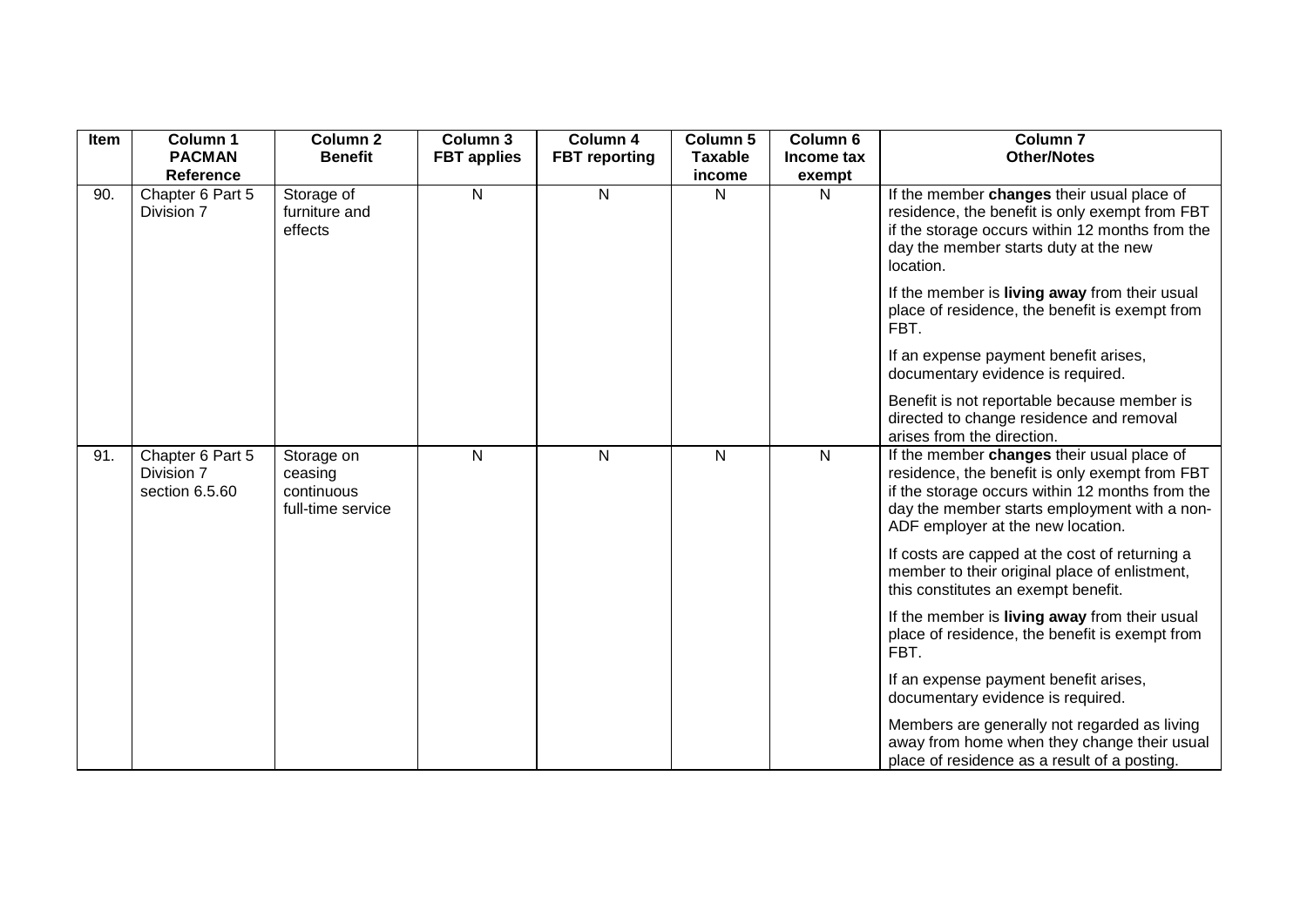| Item | Column 1<br><b>PACMAN</b>                                      | Column <sub>2</sub><br><b>Benefit</b>                                                                             | Column 3<br><b>FBT</b> applies | Column 4<br><b>FBT</b> reporting | Column 5<br><b>Taxable</b> | Column 6<br>Income tax | <b>Column 7</b><br><b>Other/Notes</b>                                                                                                                                                                                                         |
|------|----------------------------------------------------------------|-------------------------------------------------------------------------------------------------------------------|--------------------------------|----------------------------------|----------------------------|------------------------|-----------------------------------------------------------------------------------------------------------------------------------------------------------------------------------------------------------------------------------------------|
|      | <b>Reference</b>                                               |                                                                                                                   |                                |                                  | income                     | exempt                 |                                                                                                                                                                                                                                               |
| 92.  | Chapter 6 Part 5<br>Division 8                                 | Member becomes<br>a member with<br>dependants                                                                     | N                              | N                                | N                          | N                      | Same rules apply as Chapter 6 Part 5<br>Division 2 removals, except sections 6.5.67 to<br>6.5.72.                                                                                                                                             |
| 93.  | Chapter 6 Part 5<br>Division 8<br>sections 6.5.67 to<br>6.5.72 | Member becomes<br>a member with<br>$dependants -$<br>marriage at<br>posting location,<br>additional<br>dependants | Y                              | Y                                | $\mathsf{N}$               | $\mathsf{N}$           | Member may not be required to change their<br>usual place of residence to perform their ADF<br>duties. If member was living in, benefit would<br>be excluded from reporting because<br>dependants of member are prohibited from<br>living in. |
| 94.  | Chapter 6 Part 5<br>Division 9                                 | Member ceases<br>to be a member<br>with dependants                                                                | N                              | N                                | N                          | N                      | If the member changes their usual place of<br>residence, the benefit is only exempt from FBT<br>if the removal or storage occurs within<br>12 months from the day the member starts<br>duty at the new location.                              |
|      |                                                                |                                                                                                                   |                                |                                  |                            |                        | If the member is living away from their usual<br>place of residence, the benefit is exempt from<br>FBT.                                                                                                                                       |
|      |                                                                |                                                                                                                   |                                |                                  |                            |                        | If an expense payment benefit arises,<br>documentary evidence is required.                                                                                                                                                                    |
|      |                                                                |                                                                                                                   |                                |                                  |                            |                        | Benefit is not reportable because member is<br>directed to change residence and removal<br>arises from the direction.                                                                                                                         |
|      |                                                                |                                                                                                                   |                                |                                  |                            |                        | Note the exception in section 6.5.72 in a<br>limited circumstance.                                                                                                                                                                            |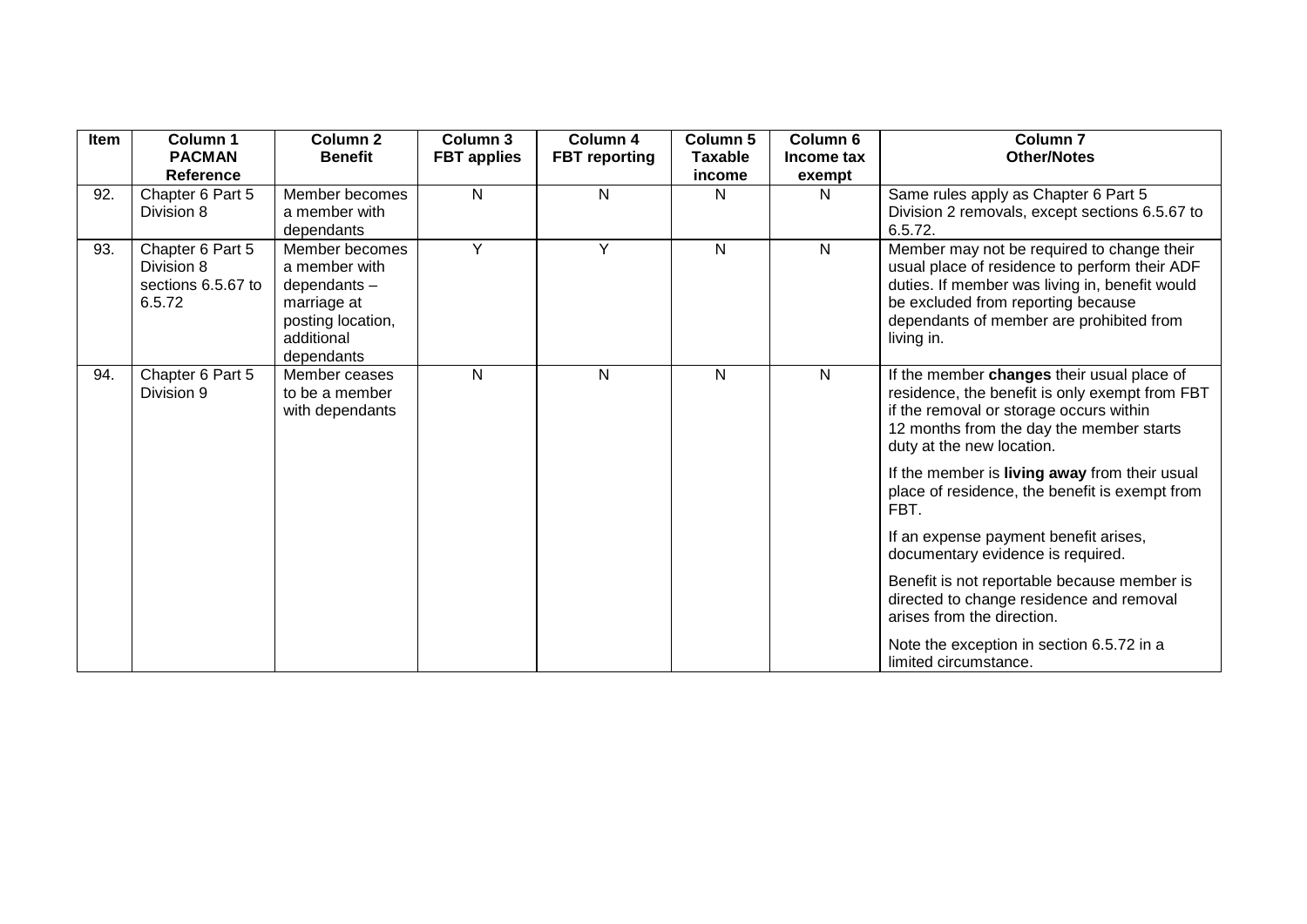| Item | Column 1<br><b>PACMAN</b>                        | Column 2<br><b>Benefit</b>                                                               | Column 3<br><b>FBT</b> applies | Column 4<br><b>FBT</b> reporting | Column 5<br><b>Taxable</b> | Column 6<br>Income tax | Column <sub>7</sub><br><b>Other/Notes</b>                                                                                                                                                                                                                                                          |
|------|--------------------------------------------------|------------------------------------------------------------------------------------------|--------------------------------|----------------------------------|----------------------------|------------------------|----------------------------------------------------------------------------------------------------------------------------------------------------------------------------------------------------------------------------------------------------------------------------------------------------|
|      | Reference                                        |                                                                                          |                                |                                  | income                     | exempt                 |                                                                                                                                                                                                                                                                                                    |
| 95.  | Chapter 6 Part 5<br>Division 9<br>section 6.5.75 | Member ceases<br>to be a member<br>with dependants                                       | Y                              | Y                                | N                          | N                      | These benefits refer to members removing<br>their possessions to a different location from<br>where they are serving.                                                                                                                                                                              |
|      |                                                  |                                                                                          |                                |                                  |                            |                        | If the member removes their effects to a<br>location where they intend to live after leaving<br>the ADF, the benefit is only exempt from FBT if<br>the removal and storage occurs within 12<br>months from the day the member starts<br>employment with a non-ADF employer at the<br>new location. |
| 96.  | Chapter 6 Part 5<br>Division 10                  | Assistance for<br>non-Service<br>person on<br>breakdown of<br>marriage or<br>partnership | Y                              | N                                | N                          | N                      | Benefit subject to FBT if benefit provided while<br>member and spouse are still married. Benefit<br>not subject to FBT if benefit provided when<br>non-Service spouse is not a spouse for FBT<br>purposes.<br>Benefit is not reportable.                                                           |
| 97.  | Chapter 6 Part 5<br>Division 11                  | Removal on death<br>of a member                                                          | $\mathsf{N}$                   | N                                | N                          | N                      |                                                                                                                                                                                                                                                                                                    |
| 98.  | Chapter 6 Part 6                                 | Expenses when a<br>posting Is<br>cancelled                                               | Y                              | Y                                | N                          | Ν                      | One of the requirements for receiving the<br>benefit is that the goods or services are of no<br>use to the member on their next posting.<br>Whether or the member has received a<br>property benefit that is subject to FBT and/or<br>reportable depends on the nature of the<br>reimbursement.    |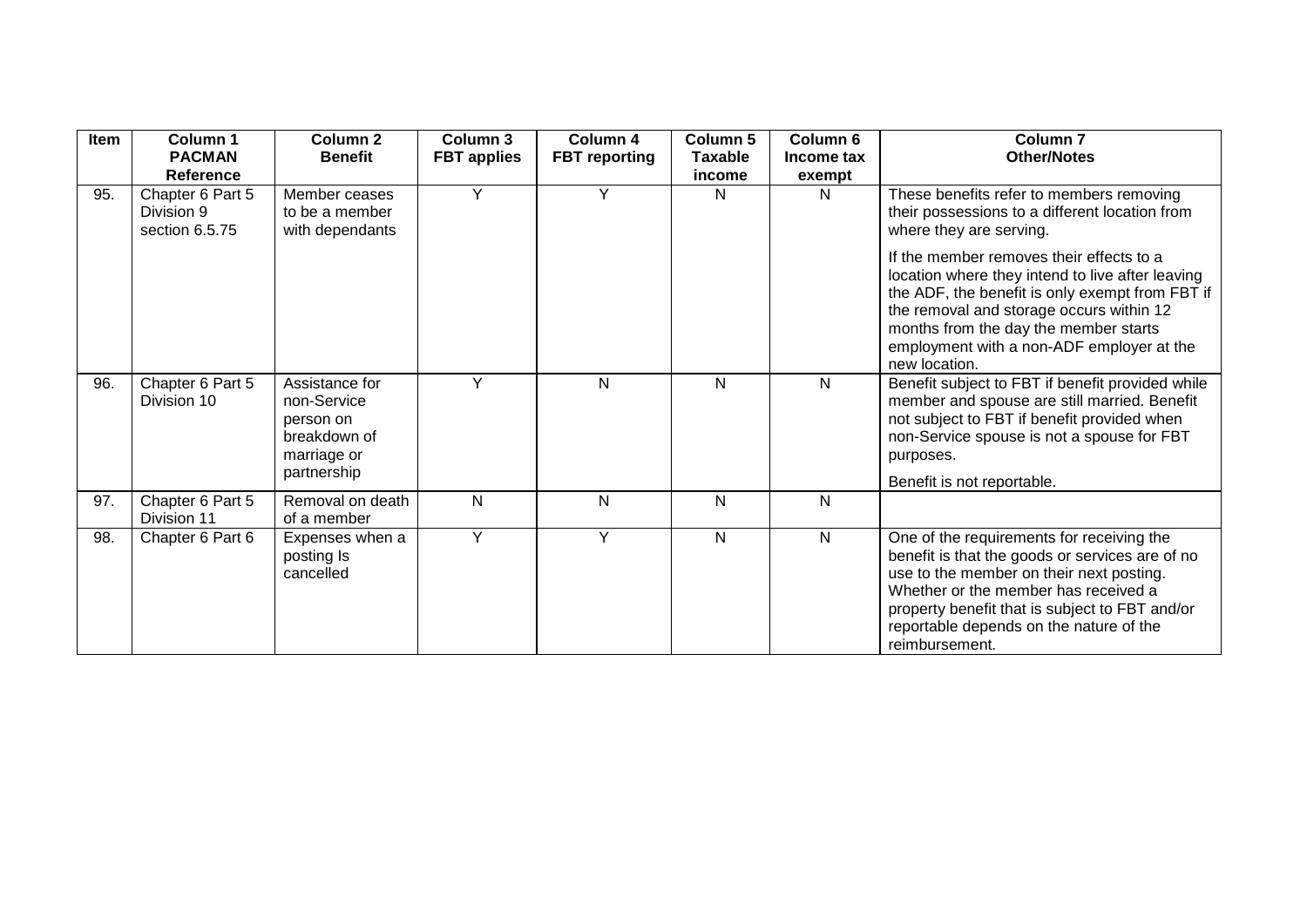| Item | Column 1<br><b>PACMAN</b><br><b>Reference</b> | <b>Column 2</b><br><b>Benefit</b>                                      | Column 3<br><b>FBT</b> applies | Column 4<br><b>FBT</b> reporting | Column 5<br><b>Taxable</b><br>income | Column 6<br>Income tax<br>exempt | <b>Column 7</b><br><b>Other/Notes</b>                                                                                                                                                                                                                                                                                                                   |
|------|-----------------------------------------------|------------------------------------------------------------------------|--------------------------------|----------------------------------|--------------------------------------|----------------------------------|---------------------------------------------------------------------------------------------------------------------------------------------------------------------------------------------------------------------------------------------------------------------------------------------------------------------------------------------------------|
|      | <b>Chapter 7</b>                              | <b>ADF Housing and Meals</b>                                           |                                |                                  |                                      |                                  |                                                                                                                                                                                                                                                                                                                                                         |
| 99.  | Chapter 7 Part 1<br>Division 4                | House-hunting<br>trips                                                 | N                              | N                                | N                                    | $\mathsf{N}$                     | FBT exempt if the member has accepted an<br>offer to transfer.                                                                                                                                                                                                                                                                                          |
| 100. | Chapter 7 Part 3<br>Division 1                | Assistance for<br>initial purchase of<br>home                          | N                              | N                                | Y                                    | $\mathsf{N}$                     |                                                                                                                                                                                                                                                                                                                                                         |
| 101. | Chapter 7 Part 3<br>Divisions 2 & 3           | Repayment of<br>costs for sale of<br>home or<br>subsequent<br>purchase | N                              | N                                | $\mathsf{N}$                         | $\mathsf{N}$                     | For the costs associated with the sale of an old<br>dwelling by a relocating member to be FBT<br>exempt, the member must sell their old<br>dwelling within two years of starting their new<br>posting.                                                                                                                                                  |
|      |                                               |                                                                        |                                |                                  |                                      |                                  | For the costs associated with the purchase of<br>a new dwelling by a relocating member to be<br>FBT exempt, the member must:<br>a. sell their old dwelling within two years of<br>starting their new posting; and<br>b. enter into a contract for the purchase of a<br>dwelling in the new location within four years of<br>starting their new posting. |
|      |                                               |                                                                        |                                |                                  |                                      |                                  | The member may be required to give other<br>declarations or documentation to Defence.                                                                                                                                                                                                                                                                   |
|      |                                               |                                                                        |                                |                                  |                                      |                                  | Payments to the relocating member for<br>interest, repayments of principal, loan service<br>fees, discharge of a mortgage or expenses of<br>borrowing where the money borrowed was not<br>applied wholly in respect of the property being<br>purchased or sold are not exempt from FBT.                                                                 |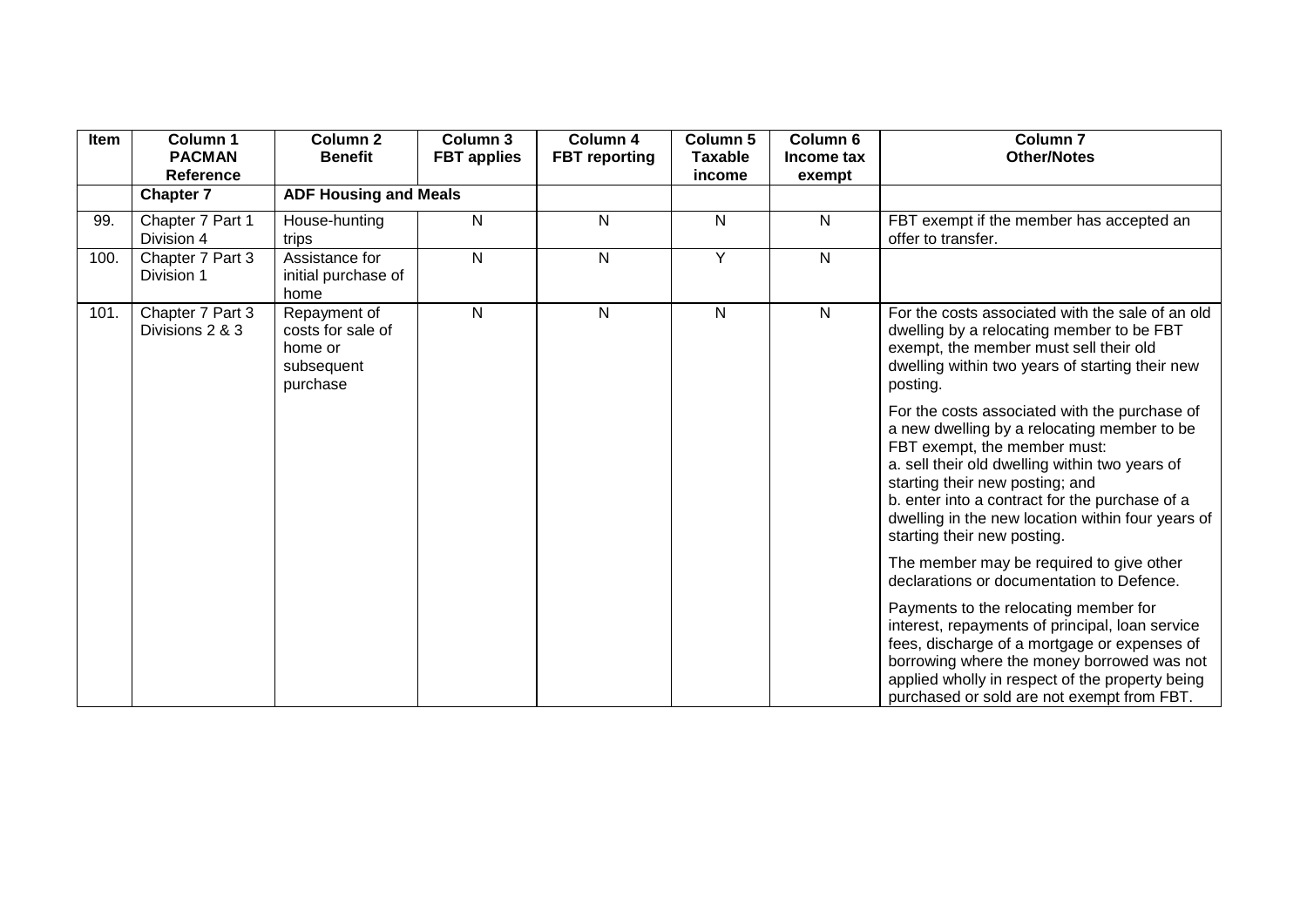| Item | Column 1         | <b>Column 2</b>                                                                                                              | Column <sub>3</sub> | Column 4             | Column <sub>5</sub> | Column 6     | <b>Column 7</b>                                                                                                                                                                                                                                                                                                                                                                                             |
|------|------------------|------------------------------------------------------------------------------------------------------------------------------|---------------------|----------------------|---------------------|--------------|-------------------------------------------------------------------------------------------------------------------------------------------------------------------------------------------------------------------------------------------------------------------------------------------------------------------------------------------------------------------------------------------------------------|
|      | <b>PACMAN</b>    | <b>Benefit</b>                                                                                                               | <b>FBT</b> applies  | <b>FBT</b> reporting | <b>Taxable</b>      | Income tax   | <b>Other/Notes</b>                                                                                                                                                                                                                                                                                                                                                                                          |
|      | <b>Reference</b> |                                                                                                                              |                     |                      | income              | exempt       |                                                                                                                                                                                                                                                                                                                                                                                                             |
| 102. | Chapter 7 Part 4 | Value of living-in<br>accommodation<br>net of<br>contributions for<br>living-in<br>accommodation                             | Y                   | N                    | N                   | N            | The taxable value for FBT purposes is the<br>statutory annual value of the right to occupy<br>the accommodation for a year, reduced by any<br>contribution paid by the member. The statutory<br>annual value is the market value of the<br>accommodation in the first year. For<br>subsequent years (until the 10th year), the<br>market value may be used or the statutory<br>annual value may be indexed. |
|      |                  |                                                                                                                              |                     |                      |                     |              | The member's living-in accommodation is FBT<br>exempt if the accommodation qualifies as<br>remote area accommodation, or if the member<br>is living away from their usual place of<br>residence and has completed the necessary<br>declaration.                                                                                                                                                             |
| 103. | Chapter 7 Part 5 | Temporary<br>accommodation<br>allowance $-$<br>relocating                                                                    | Y                   | N                    | $\mathsf{N}$        | $\mathsf{N}$ | Declaration must be provided. Reduction in<br>taxable value to nil for FBT purposes possible<br>if member staying in temporary<br>accommodation because they are changing<br>their usual place of residence to carry out their<br>ADF duties. Reduction subject to qualifying<br>time limits.<br>Member's contribution, if any, reduces any                                                                 |
| 104. | Chapter 7 Part 5 | Temporary<br>accommodation<br>allowance - living<br>away from home<br>including member<br>with dependants<br>(unaccompanied) | N                   | N                    | $\mathsf{N}$        | $\mathsf{N}$ | FBT liability.<br>A member performing temporary duty away<br>from their posting location may be living away<br>from home. In this case, the reasonable<br>accommodation costs are an exempt benefit.<br>All or part of meal may also be exempt. Living<br>away from home declaration required.                                                                                                              |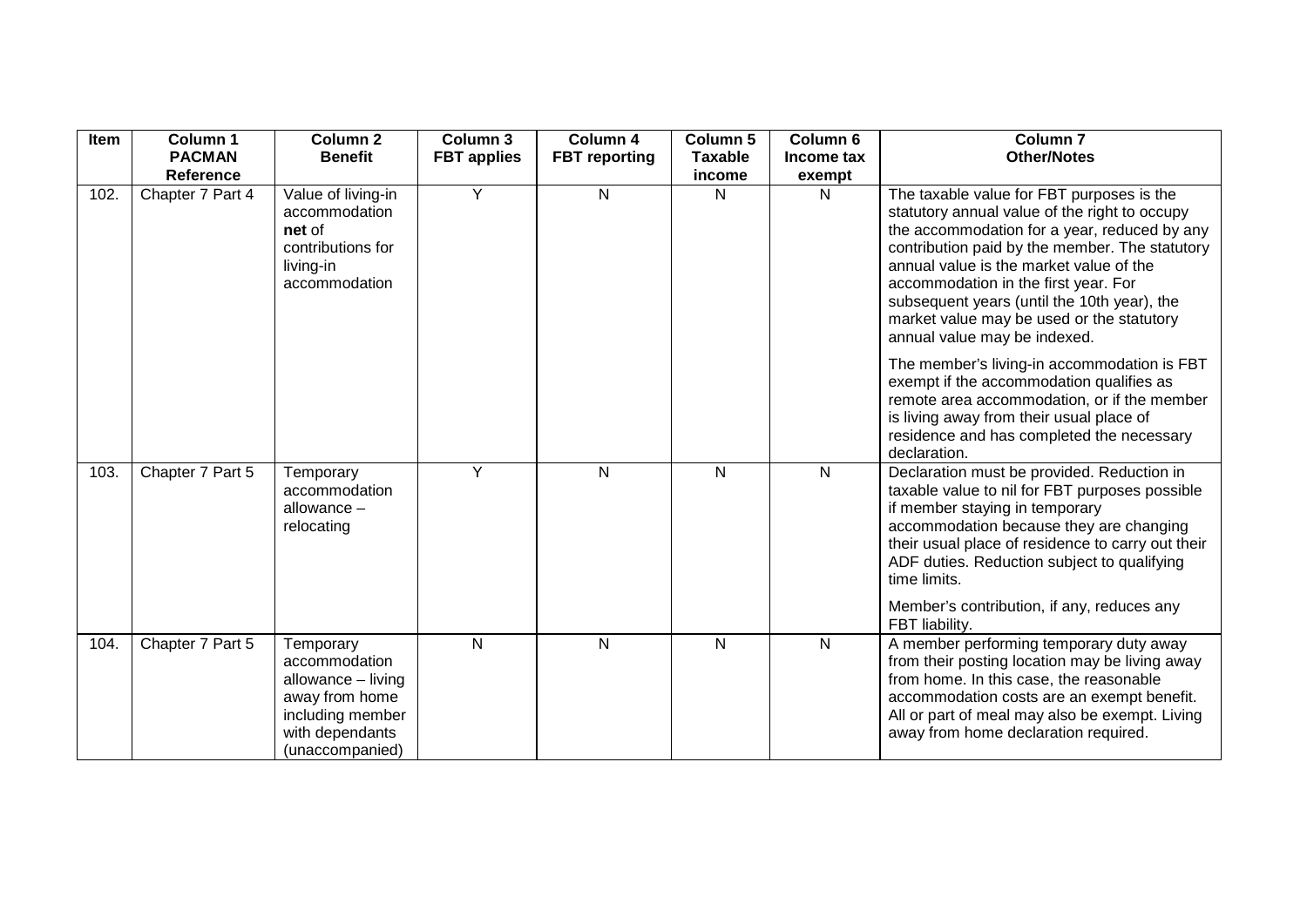| Item | Column 1                                         | <b>Column 2</b>                                                                  | Column 3           | Column 4             | Column 5       | Column 6       | Column <sub>7</sub>                                                                                                                                                                                                                                                                 |
|------|--------------------------------------------------|----------------------------------------------------------------------------------|--------------------|----------------------|----------------|----------------|-------------------------------------------------------------------------------------------------------------------------------------------------------------------------------------------------------------------------------------------------------------------------------------|
|      | <b>PACMAN</b>                                    | <b>Benefit</b>                                                                   | <b>FBT</b> applies | <b>FBT</b> reporting | <b>Taxable</b> | Income tax     | <b>Other/Notes</b>                                                                                                                                                                                                                                                                  |
|      | <b>Reference</b>                                 |                                                                                  |                    |                      | income         | exempt         |                                                                                                                                                                                                                                                                                     |
| 105. | Chapter 7 Part 5<br>Division 4 section<br>7.5.24 | Meal allowance in<br>conjunction with<br>temporary<br>accommodation<br>allowance | Y                  | Y                    | $\mathsf{N}$   | $\mathsf{N}$   | Declaration must be provided. Reduction in<br>taxable value for FBT purposes possible if<br>member staying in temporary accommodation<br>because they are changing their usual place of<br>residence to carry out their ADF duties.<br>Reduction subject to qualifying time limits. |
|      |                                                  |                                                                                  |                    |                      |                |                | If reduction applies, first \$2 of meal fringe<br>benefit provided to member or member's<br>dependants, and first \$1 of meal fringe benefit<br>provided child under 12 years of age, subject<br>to FBT.                                                                            |
|      |                                                  |                                                                                  |                    |                      |                |                | If member receives living away from home<br>allowance, meal component may be subject to<br>FBT and reportable depending upon how the<br>living away from home meal allowance is<br>structured.                                                                                      |
|      |                                                  |                                                                                  |                    |                      |                |                | No apparent exemption from reporting<br>requirements.                                                                                                                                                                                                                               |
| 106. | Chapter 7 Part 6                                 | Service residence                                                                | Y                  | N                    | $\mathsf{N}$   | $\mathsf{N}$   | Taxable value of benefit for FBT purposes is<br>reduced by any contribution paid by the<br>member.                                                                                                                                                                                  |
|      |                                                  |                                                                                  |                    |                      |                |                | Remote area housing is FBT exempt.                                                                                                                                                                                                                                                  |
| 107. | Chapter 7 Part 8                                 | Rent allowance                                                                   | Y                  | N                    | $\mathsf{N}$   | $\overline{N}$ | The taxable value of the benefit for FBT<br>purposes is basically the rent allowance<br>received by the member.                                                                                                                                                                     |
|      |                                                  |                                                                                  |                    |                      |                |                | If benefit can be classified as remote area<br>housing benefit, benefit is FBT exempt.                                                                                                                                                                                              |
|      |                                                  |                                                                                  |                    |                      |                |                | Otherwise, housing assistance provided to a<br>member in a remote area reduced by 50%.                                                                                                                                                                                              |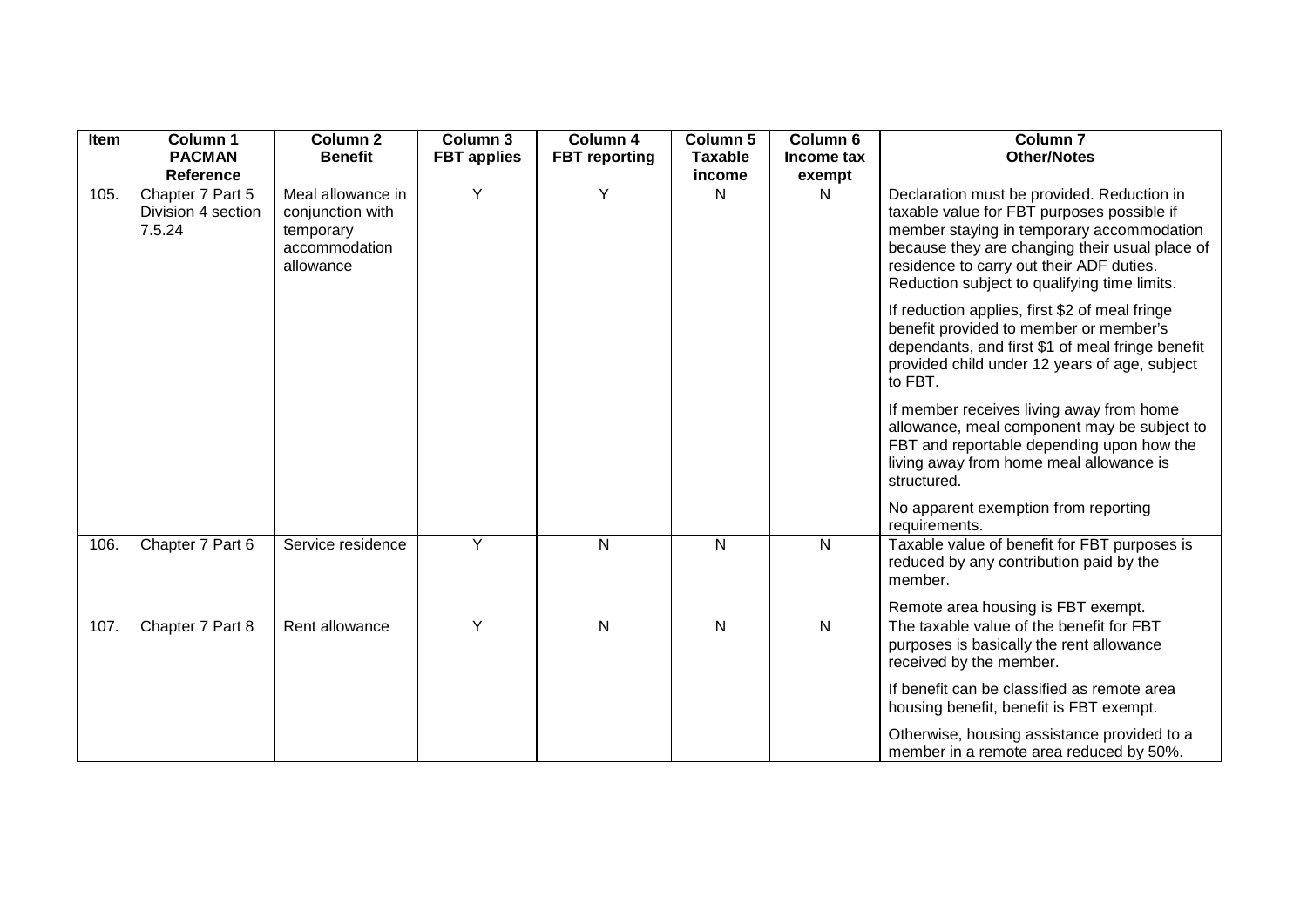| Item | Column 1<br><b>PACMAN</b>                                     | Column <sub>2</sub><br><b>Benefit</b>                                                          | Column 3<br><b>FBT</b> applies | Column 4<br><b>FBT</b> reporting | Column 5<br><b>Taxable</b> | Column 6<br>Income tax | <b>Column 7</b><br><b>Other/Notes</b>                                                                                                                                                                                                                                                                                                                                       |
|------|---------------------------------------------------------------|------------------------------------------------------------------------------------------------|--------------------------------|----------------------------------|----------------------------|------------------------|-----------------------------------------------------------------------------------------------------------------------------------------------------------------------------------------------------------------------------------------------------------------------------------------------------------------------------------------------------------------------------|
|      | Reference                                                     |                                                                                                |                                |                                  | income                     | exempt                 |                                                                                                                                                                                                                                                                                                                                                                             |
| 108. | Chapter 7 Part 8<br>Division 6                                | Rent allowance -<br>advances and<br>repayments                                                 | $\overline{Y}$                 | Y                                | N                          | N                      | Loan fringe benefit arises except if member is<br>living away from home or living in temporary<br>accommodation while relocating.                                                                                                                                                                                                                                           |
|      |                                                               |                                                                                                |                                |                                  |                            |                        | Seek advice to determine whether member<br>qualifies for FBT exemption or reduction<br>because member is living away from home or<br>living in temporary accommodation while<br>relocating.                                                                                                                                                                                 |
| 109. | Chapter 7 Part 9<br>Division 1                                | Value of meals<br>provided in<br>Service messes<br>not covered by<br>contribution for<br>meals | Y                              | Y                                | N                          | N                      | Value of benefit can be reduced, perhaps to<br>nil, if:<br>a. member pays mess fees in excess of ATO's<br>meal rates:<br>b. member is living away from home and<br>completes a declaration (eg member not<br>paying a contribution for living-in<br>accommodation including a member with<br>dependants (unaccompanied)); and<br>c. member is travelling for work purposes. |
|      |                                                               |                                                                                                |                                |                                  |                            |                        | If benefit is meal entertainment, benefit not<br>reportable.                                                                                                                                                                                                                                                                                                                |
| 110. | Chapter 7 Part 9<br>Division 2<br>section 7.9.15 to<br>7.9.17 | Food allowance<br>for a member with<br>dependants<br>(unaccompanied)<br>who lives out          | $\mathsf{N}$                   | $\mathsf{N}$                     | N                          | N                      | If member is travelling, food allowance is not<br>subject to FBT but may be assessable if<br>exceeds reasonable amount.                                                                                                                                                                                                                                                     |
| 111. | Chapter 7 Part 10                                             | <b>Utilities</b>                                                                               | Υ                              | Y                                | N                          | N                      | Member's contribution reduces the taxable<br>value for FBT purposes.                                                                                                                                                                                                                                                                                                        |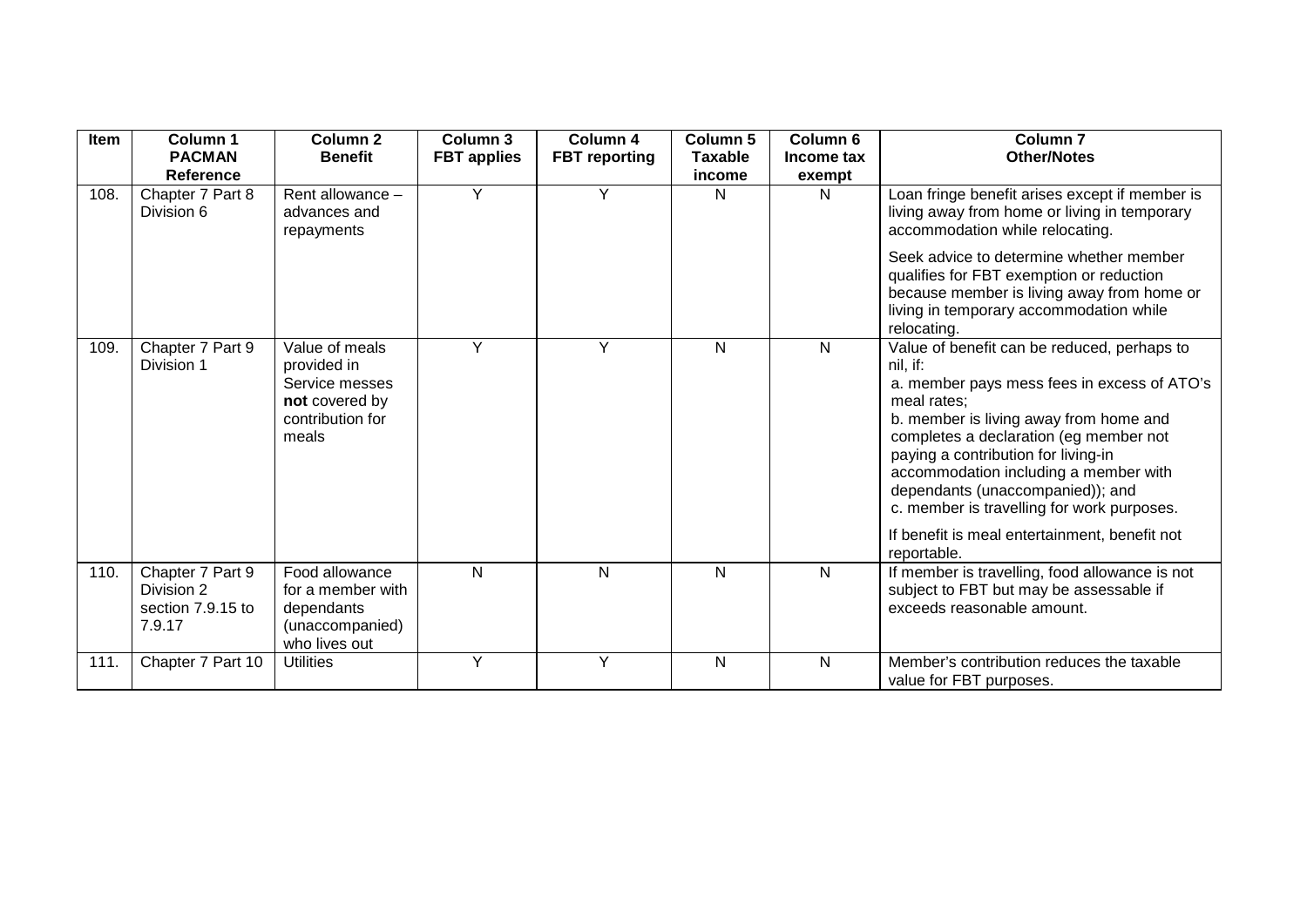| Item | Column 1<br><b>PACMAN</b><br><b>Reference</b> | <b>Column 2</b><br><b>Benefit</b>                                                                                                    | Column 3<br><b>FBT</b> applies | Column 4<br><b>FBT</b> reporting | Column 5<br><b>Taxable</b><br>income | Column 6<br>Income tax<br>exempt | Column <sub>7</sub><br><b>Other/Notes</b>                                                                                                                                                                                                                                                                                                                                                                                                                                                                                             |
|------|-----------------------------------------------|--------------------------------------------------------------------------------------------------------------------------------------|--------------------------------|----------------------------------|--------------------------------------|----------------------------------|---------------------------------------------------------------------------------------------------------------------------------------------------------------------------------------------------------------------------------------------------------------------------------------------------------------------------------------------------------------------------------------------------------------------------------------------------------------------------------------------------------------------------------------|
|      | <b>Chapter 8</b>                              | <b>Members and their Dependants</b>                                                                                                  |                                |                                  |                                      |                                  |                                                                                                                                                                                                                                                                                                                                                                                                                                                                                                                                       |
| 112. | Chapter 8 Part 4<br>Division 2                | Education<br>assistance -<br>tuition assistance<br>for students at<br>new posting<br>location, and<br>children with<br>special needs | Y                              | N                                | $\overline{N}$                       | N                                |                                                                                                                                                                                                                                                                                                                                                                                                                                                                                                                                       |
| 113. | Chapter 8 Part 4<br>Division 3                | Loss of<br>scholarship                                                                                                               | Y                              | N                                | N                                    | N                                |                                                                                                                                                                                                                                                                                                                                                                                                                                                                                                                                       |
| 114. | Chapter 8 Part 4<br>Division 4                | Education<br>assistance -<br>critical school<br>year                                                                                 | Y                              | N                                | $\mathsf{N}$                         | N                                |                                                                                                                                                                                                                                                                                                                                                                                                                                                                                                                                       |
| 115. | Chapter 8 Part 4<br>Division 5                | Education<br>$assistance -$<br>tertiary                                                                                              | Y                              | Y                                | $\mathsf{N}$                         | N                                |                                                                                                                                                                                                                                                                                                                                                                                                                                                                                                                                       |
| 116. | Chapter 8 Part 5                              | Emergency<br>Support for<br><b>Families Scheme</b>                                                                                   | Y                              | Y                                | N                                    | N                                | Where any of the services provided under the<br>Emergency Support for Families Scheme are<br>not available in the location and a service<br>provider is sourced from another location to<br>provide support to the member's dependents,<br>the additional cost of travel which is organised<br>through the Defence Travel Contract and is<br>associated with that service provider should be<br>added to the total cost of the service. The<br>grossed-up fringe benefits amount reported on<br>the member's summary payment summary. |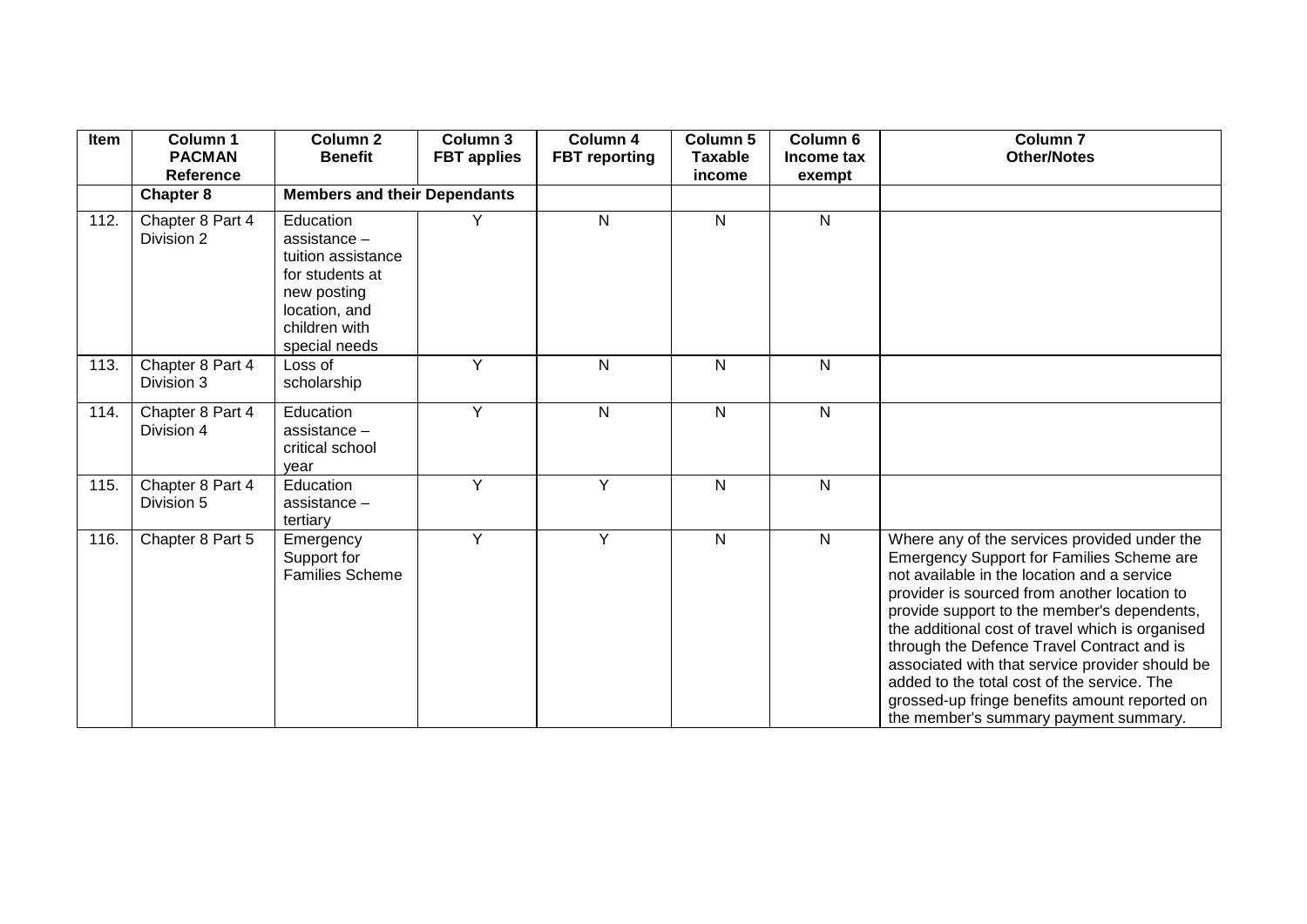| Item | Column 1<br><b>PACMAN</b>                        | Column <sub>2</sub><br><b>Benefit</b>                                                         | Column 3<br><b>FBT</b> applies | Column 4<br><b>FBT</b> reporting | Column 5<br><b>Taxable</b> | Column <sub>6</sub><br>Income tax | Column <sub>7</sub><br><b>Other/Notes</b>                                                                                                                                                                 |
|------|--------------------------------------------------|-----------------------------------------------------------------------------------------------|--------------------------------|----------------------------------|----------------------------|-----------------------------------|-----------------------------------------------------------------------------------------------------------------------------------------------------------------------------------------------------------|
|      | Reference<br><b>Chapter 9</b>                    | <b>ADF Travel in Australia</b>                                                                |                                |                                  | income                     | exempt                            |                                                                                                                                                                                                           |
| 117. | Chapter 9 Part 2<br>Division 1                   | <b>Travel for</b><br>applicants for<br>entry into the ADF                                     | $\mathsf{N}$                   | $\mathsf{N}$                     | N                          | N                                 |                                                                                                                                                                                                           |
| 118. | Chapter 9 Part 2<br>Division 3                   | Travel for removal<br>purposes                                                                | N                              | $\mathsf{N}$                     | $\mathsf{N}$               | N                                 | If a member's car expenses are reimbursed on<br>a cents per kilometre basis, benefit not exempt<br>but may qualify for concessional FBT<br>treatment under section 61B. Documentary<br>evidence required. |
| 119. | Chapter 9 Part 2<br>Division 4                   | Travel on posting                                                                             | $\mathsf{N}$                   | $\mathsf{N}$                     | $\mathsf{N}$               | N                                 | If a member's car expenses are reimbursed on<br>a cents per kilometre basis, benefit not exempt<br>but may qualify for concessional FBT<br>treatment under section 61B. Documentary<br>evidence required. |
| 120. | Chapter 9 Part 2<br>Division 5<br>section 9.2.23 | Rejoining a ship<br>that has sailed                                                           | N                              | N                                | N                          | N                                 |                                                                                                                                                                                                           |
| 121. | Chapter 9 Part 2<br>Division 5<br>section 9.2.24 | Recall for<br>emergency duty                                                                  | Y                              | Y                                | $\mathsf{N}$               | N                                 | Travelling expenses not 'otherwise deductible'.                                                                                                                                                           |
| 122. | Chapter 9 Part 2<br>Division 5<br>section 9.2.25 | <b>Travel during</b><br>medical absence                                                       | Y                              | Y                                | $\mathsf{N}$               | N                                 | Travelling expenses not 'otherwise deductible'.<br>However, taxi travel for sick members is<br>exempt from FBT.                                                                                           |
| 123. | Chapter 9 Part 2<br>Division 5<br>section 9.2.26 | Getting specialist<br>medical or dental<br>treatment for<br>dependants in<br>remote locations | Y                              | Y                                | $\mathsf{N}$               | N                                 | Travelling expenses not 'otherwise deductible'.                                                                                                                                                           |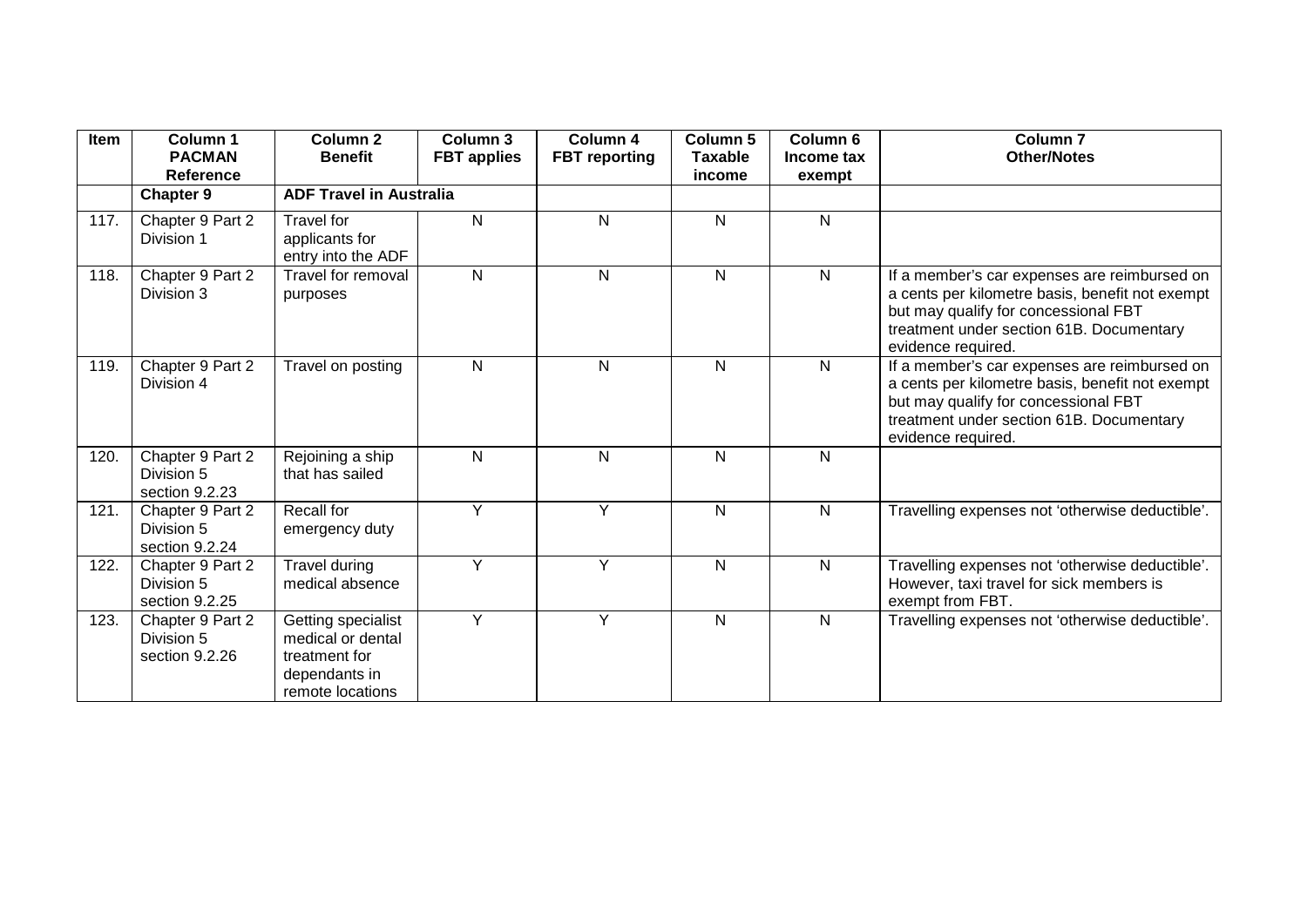| Item | Column 1                                         | Column <sub>2</sub>                                                    | Column 3           | Column 4             | Column 5       | Column 6     | <b>Column 7</b>                                                                                                                                                                                                                     |
|------|--------------------------------------------------|------------------------------------------------------------------------|--------------------|----------------------|----------------|--------------|-------------------------------------------------------------------------------------------------------------------------------------------------------------------------------------------------------------------------------------|
|      | <b>PACMAN</b>                                    | <b>Benefit</b>                                                         | <b>FBT</b> applies | <b>FBT</b> reporting | <b>Taxable</b> | Income tax   | <b>Other/Notes</b>                                                                                                                                                                                                                  |
|      | <b>Reference</b>                                 |                                                                        |                    |                      | income         | exempt       |                                                                                                                                                                                                                                     |
| 124. | Chapter 9 Part 2<br>Divisions 6 & 7              | Allowance for<br>travel on ceasing<br>continuous<br>full-time service  | $\overline{N}$     | N                    | N              | $\mathsf{N}$ | If the member changes their usual place of<br>residence, the benefit is only exempt from FBT<br>if the removal occurs within 12 months from<br>the day the member starts employment with a<br>non-ADF employer at the new location. |
|      |                                                  |                                                                        |                    |                      |                |              | If costs are capped at the cost of returning a<br>member to their original place of enlistment or<br>appointment, this constitutes an exempt<br>benefit.                                                                            |
|      |                                                  |                                                                        |                    |                      |                |              | If the member is living away from their usual<br>place of residence, the benefit is exempt from<br>FBT.                                                                                                                             |
|      |                                                  |                                                                        |                    |                      |                |              | If an expense payment benefit arises,<br>documentary evidence is required.                                                                                                                                                          |
|      |                                                  |                                                                        |                    |                      |                |              | Members are generally not regarded as living<br>away from home when they change their usual<br>place of residence as a result of a posting.                                                                                         |
| 125. | Chapter 9 Part 2<br>Division 6<br>section 9.2.32 | Allowance for<br>travel on<br>discharge - travel<br>by private vehicle | N                  | N                    | N.             | $\mathsf{N}$ | If a member's car expenses are reimbursed on<br>a cents per kilometre basis, benefit not exempt<br>but may qualify for concessional FBT<br>treatment under section 61B. Documentary<br>evidence required.                           |
| 126. | Chapter 9 Part 2<br>Division 8                   | Reserve<br>$members - duty$<br>travel                                  | N                  | N                    | N              | $\mathsf{N}$ |                                                                                                                                                                                                                                     |
| 127. | Chapter 9 Part 3<br>Division 1                   | Travel on<br>marriage or ADF<br>recognition of<br>partnership          | Y                  | Y                    | N              | $\mathsf{N}$ | Member has already taken up residence in the<br>new location and benefit would not qualify for<br>relocation transport concessions.                                                                                                 |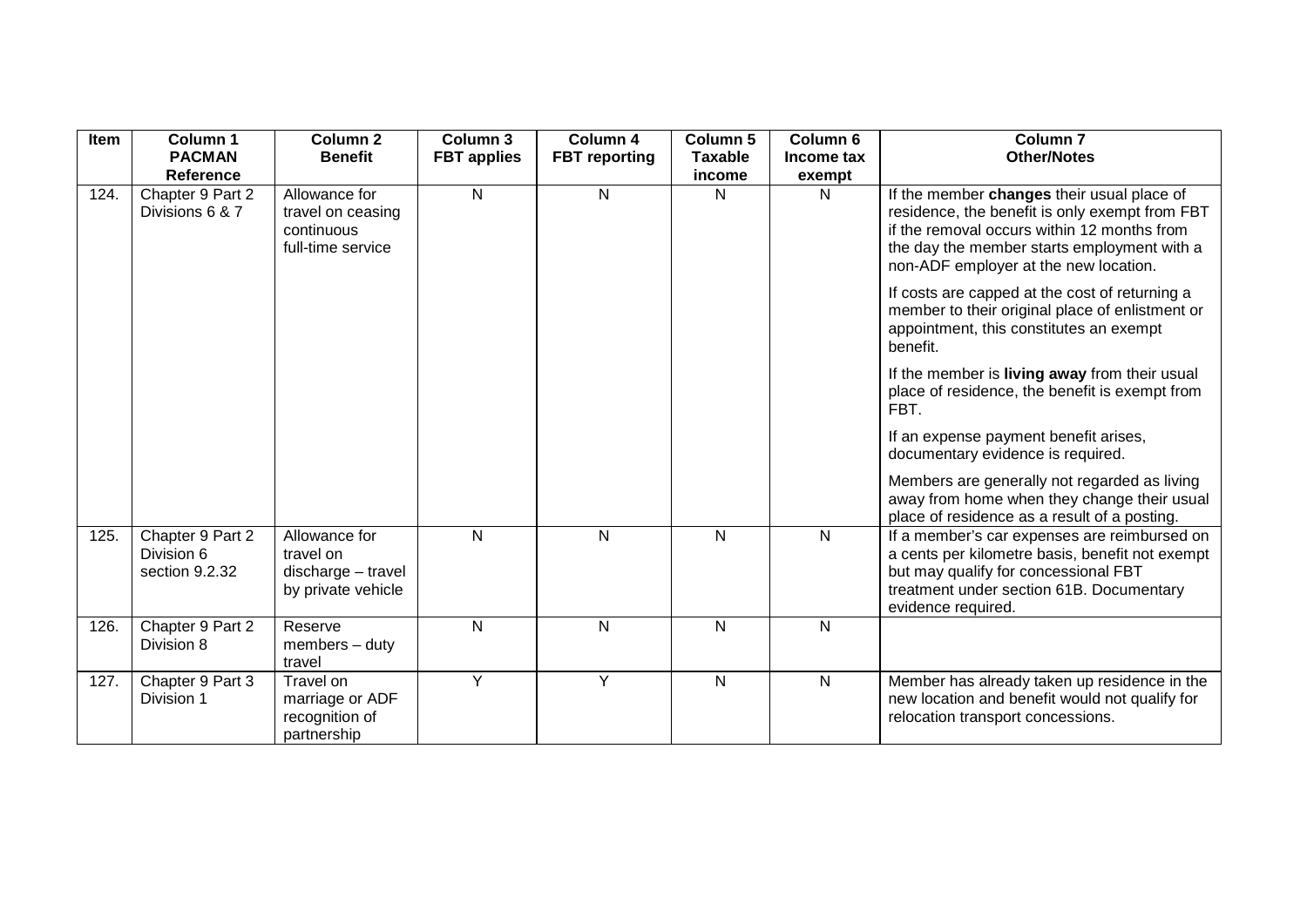| Item | Column 1<br><b>PACMAN</b>      | Column <sub>2</sub><br><b>Benefit</b>                          | Column 3<br><b>FBT</b> applies | Column 4<br><b>FBT</b> reporting | Column 5<br><b>Taxable</b> | Column 6<br>Income tax | <b>Column 7</b><br><b>Other/Notes</b>                                                                                                                                                                                                                                               |
|------|--------------------------------|----------------------------------------------------------------|--------------------------------|----------------------------------|----------------------------|------------------------|-------------------------------------------------------------------------------------------------------------------------------------------------------------------------------------------------------------------------------------------------------------------------------------|
|      | <b>Reference</b>               |                                                                |                                |                                  | income                     | exempt                 |                                                                                                                                                                                                                                                                                     |
| 128. | Chapter 9 Part 3<br>Division 2 | Travel on<br>breakdown of<br>marriage or<br>partnership        | Y                              | N                                | N                          | N                      | Benefit subject to FBT if benefit provided while<br>member and spouse are still married. Benefit<br>not subject to FBT if benefit provided when<br>non-Service spouse is not a spouse for FBT<br>purposes.                                                                          |
|      |                                |                                                                |                                |                                  |                            |                        | Benefit is not reportable.                                                                                                                                                                                                                                                          |
| 129. | Chapter 9 Part 3<br>Division 4 | Reunion travel for<br>members                                  | Y                              | N                                | N                          | N                      | Value of reunion travel by a member in a<br>remote area to visit a spouse or child may be<br>eligible for 50% reduction by virtue of remote<br>area holiday transport concession.                                                                                                   |
| 130. | Chapter 9 Part 3<br>Division 4 | Reunion travel for<br>$members -$                              | Y                              | Y                                | $\mathsf{N}$               | $\overline{N}$         | Reverse reunion travel (9.3.27) attracts FBT<br>and is reportable.                                                                                                                                                                                                                  |
|      | section 9.3.31                 | reverse reunion<br>travel                                      |                                |                                  |                            |                        | Value of reverse reunion travel by a spouse or<br>child to a member in a remote area may be<br>eligible for 50% reduction by virtue of remote<br>area holiday transport concession.                                                                                                 |
|      |                                |                                                                |                                |                                  |                            |                        | Exception to reporting requirement: Reunion<br>travel for school students in a critical school<br>year (see item 155).                                                                                                                                                              |
| 131. | Chapter 9 Part 3<br>Division 5 | Reunion travel for<br>school students                          | Y                              | Υ                                | $\mathsf{N}$               | $\mathsf{N}$           | Exception to reporting requirement: Reunion<br>travel for school students in a critical school<br>year.                                                                                                                                                                             |
| 132. | Chapter 9 Part 3<br>Division 6 | Student reunion<br>travel to members<br>in remote<br>locations | Y                              | Υ                                | N                          | $\mathsf{N}$           | Value of reunion travel by a member in a<br>remote area to visit a spouse or child may be<br>eligible for 50% reduction by virtue of remote<br>area holiday transport concession.<br>Exception to reporting requirement: Reunion<br>travel for school students in a critical school |
| 133. | Chapter 9 Part 3               | Reunion travel for                                             | Y                              | Y                                | $\mathsf{N}$               | N                      | vear.<br>No apparent reporting exemption                                                                                                                                                                                                                                            |
|      | Division 7                     | tertiary students                                              |                                |                                  |                            |                        |                                                                                                                                                                                                                                                                                     |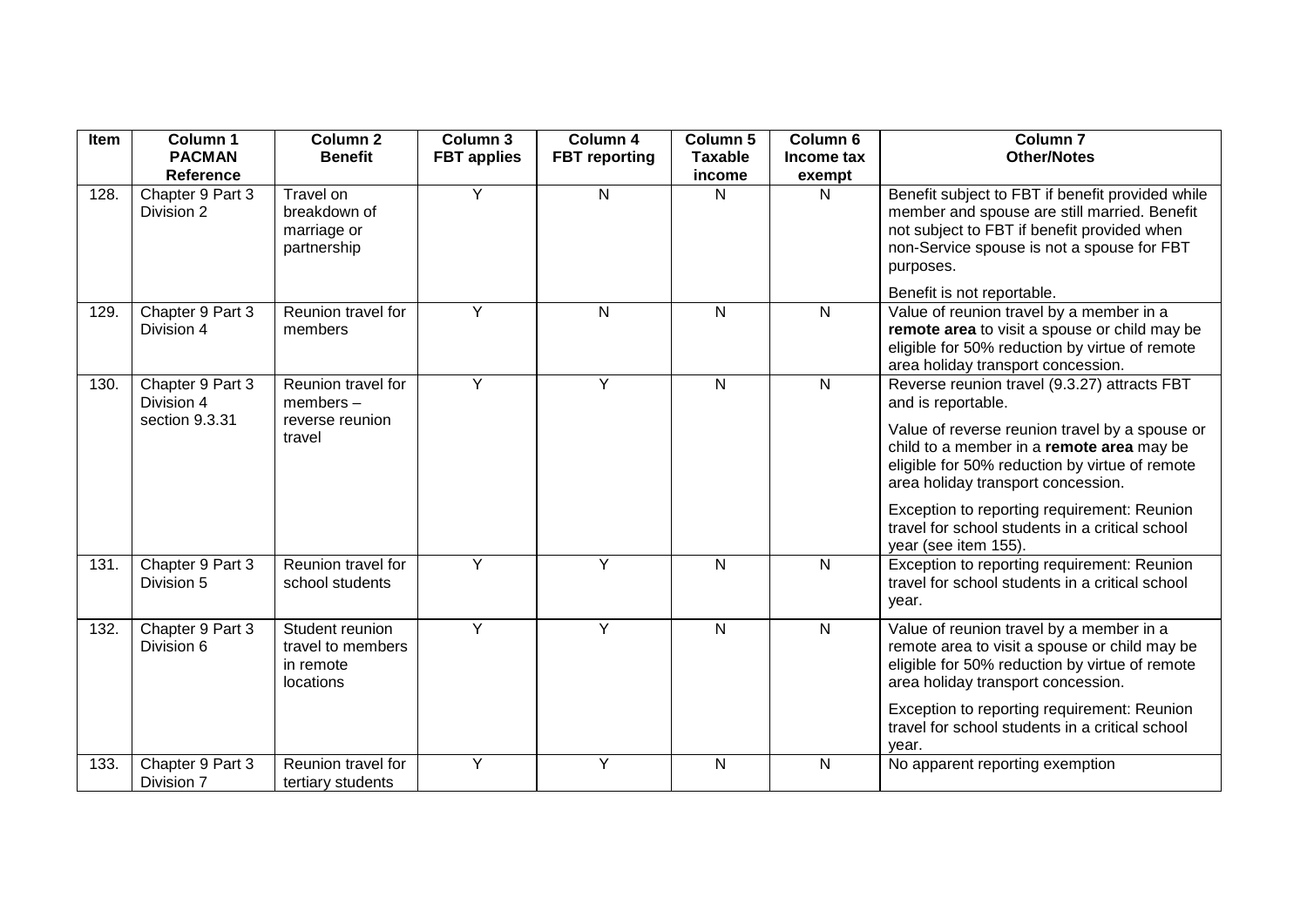| Item | Column 1<br><b>PACMAN</b><br><b>Reference</b> | Column <sub>2</sub><br><b>Benefit</b>                             | Column 3<br><b>FBT</b> applies | Column 4<br><b>FBT</b> reporting | Column 5<br><b>Taxable</b><br>income | Column 6<br>Income tax<br>exempt | Column <sub>7</sub><br><b>Other/Notes</b>                                                                                                                                                                                                                                                                                                                                      |
|------|-----------------------------------------------|-------------------------------------------------------------------|--------------------------------|----------------------------------|--------------------------------------|----------------------------------|--------------------------------------------------------------------------------------------------------------------------------------------------------------------------------------------------------------------------------------------------------------------------------------------------------------------------------------------------------------------------------|
| 134. | Chapter 9 Part 3<br>Division 8                | Compassionate<br>travel                                           | N                              | N                                | N                                    | N                                |                                                                                                                                                                                                                                                                                                                                                                                |
| 135. | Chapter 9 Part 3<br>Division 9                | Australians<br>Dangerously III<br>Scheme - within<br>Australia    | Y                              | Y                                | $\mathsf{N}$                         | $\mathsf{N}$                     | Benefits will not be subject to FBT if provided<br>to a cadet (but not an officer or instructor of<br>cadets) or a Reservist not on CFTS.                                                                                                                                                                                                                                      |
|      |                                               |                                                                   |                                |                                  |                                      |                                  | Benefits will not be subject to FBT where:<br>• The visitor is the member's spouse, child,<br>parent or parent-in-law;<br>• The visitor usually resides with the<br>member; and                                                                                                                                                                                                |
|      |                                               |                                                                   |                                |                                  |                                      |                                  | • The member is travelling for work<br>purposes, living away from home, or living<br>in a remote area                                                                                                                                                                                                                                                                          |
| 136. | Chapter 9 Part 3<br>Division 10               | Travel of<br>dependants on<br>death of a<br>member                | $\mathsf{N}$                   | $\mathsf{N}$                     | $\mathsf{N}$                         | $\mathsf{N}$                     |                                                                                                                                                                                                                                                                                                                                                                                |
| 137. | Chapter 9 Part 3<br>Division 11               | Spouse or partner<br>accompanying<br>member on<br>business travel | $\overline{Y}$                 | Y                                | $\mathsf{N}$                         | $\overline{N}$                   | Additional accommodation costs, meal costs,<br>and travel costs in respect of spouse<br>accompanying the member are subject to FBT<br>and reportable. Meal entertainment benefits<br>not reportable.                                                                                                                                                                           |
| 138. | Chapter 9 Part 4<br>Division 1                | Recreation leave<br>travel                                        | Y                              | Υ                                | ${\sf N}$                            | $\mathsf{N}$                     |                                                                                                                                                                                                                                                                                                                                                                                |
| 139. | Chapter 9 Part 4<br>Division 2                | Pre-deployment<br>leave travel                                    | Y                              | Υ                                | ${\sf N}$                            | ${\sf N}$                        |                                                                                                                                                                                                                                                                                                                                                                                |
| 140. | Chapter 9 Part 4<br>Division 3                | Post-deployment<br>travel                                         | Y                              | Y                                | $\overline{N}$                       | $\overline{N}$                   | Benefit not likely to be received immediately<br>after the member's deployment. Benefits<br>provided to members immediately after their<br>deployment in an operational area or if the<br>member has been issued a written certificate<br>from the CDF to the effect that they are on<br>eligible duty with a specified organisation in a<br>specified area outside Australia. |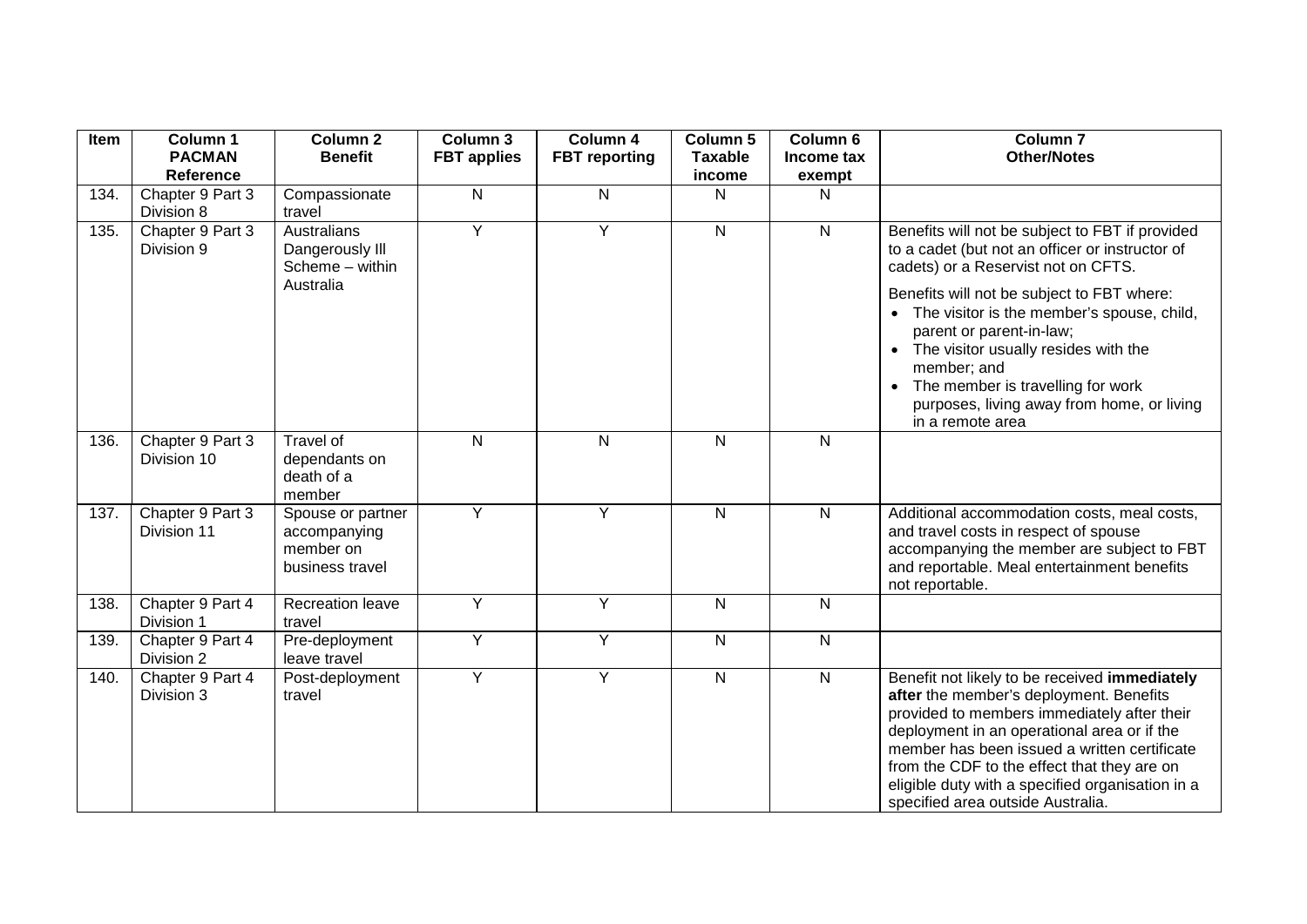| Item | Column 1                       | <b>Column 2</b>                                                                      | Column 3           | Column 4             | Column 5       | Column 6     | <b>Column 7</b>                                                                                                                                                                                                                                   |
|------|--------------------------------|--------------------------------------------------------------------------------------|--------------------|----------------------|----------------|--------------|---------------------------------------------------------------------------------------------------------------------------------------------------------------------------------------------------------------------------------------------------|
|      | <b>PACMAN</b>                  | <b>Benefit</b>                                                                       | <b>FBT</b> applies | <b>FBT</b> reporting | <b>Taxable</b> | Income tax   | <b>Other/Notes</b>                                                                                                                                                                                                                                |
|      | Reference                      |                                                                                      |                    |                      | income         | exempt       |                                                                                                                                                                                                                                                   |
| 141. | Chapter 9 Part 4<br>Division 4 | Remote location<br>leave travel<br>(RLLT) in non-<br>ATO-defined<br>remote locations | Y                  | Y                    | N              | N            | Where travel by a member (and/or their<br>dependants) is from a non-ATO-defined<br>remote location to a major population centre in<br>Australia, the taxable value is at the full cost<br>and reportable on the member's payment<br>summary.      |
|      |                                |                                                                                      |                    |                      |                |              | Note: Darwin, Cairns and Townsville are not<br>ATO-remote locations.                                                                                                                                                                              |
|      |                                |                                                                                      |                    |                      |                |              | See: For the list of ATO defined remote<br>locations<br>https://www.ato.gov.au/general/fringe-benefits-<br>tax-(fbt)/in-detail/exemptions-and-<br>concessions/fbt---remote-areas/#List 1                                                          |
|      |                                | Remote location<br>leave travel<br>(RLLT) in ATO-<br>defined remote<br>locations     | Y                  | $\mathsf{N}$         | $\overline{N}$ | N            | Where travel by a member (and/or their<br>dependants) is from an ATO-defined remote<br>location to the nearest capital city, or another<br>destination, the taxable value is reduced by<br>50% and is excluded from payment summary<br>reporting. |
|      |                                |                                                                                      | Y                  | Y                    | $\overline{N}$ | $\mathsf{N}$ | Where the travel entitlement is transferred to<br>the family member(s) to travel to an ATO-<br>defined remote location, the taxable value of<br>the benefit is the full cost of travel and is<br>reportable on the member's payment<br>summary.   |
|      |                                |                                                                                      |                    |                      |                |              | Note: Darwin, Cairns and Townsville are not<br>ATO-remote locations.                                                                                                                                                                              |
|      |                                |                                                                                      |                    |                      |                |              | See: For the list of ATO defined remote<br>locations<br>https://www.ato.gov.au/general/fringe-benefits-<br>tax-(fbt)/in-detail/exemptions-and-<br>concessions/fbt---remote-areas/#List 1                                                          |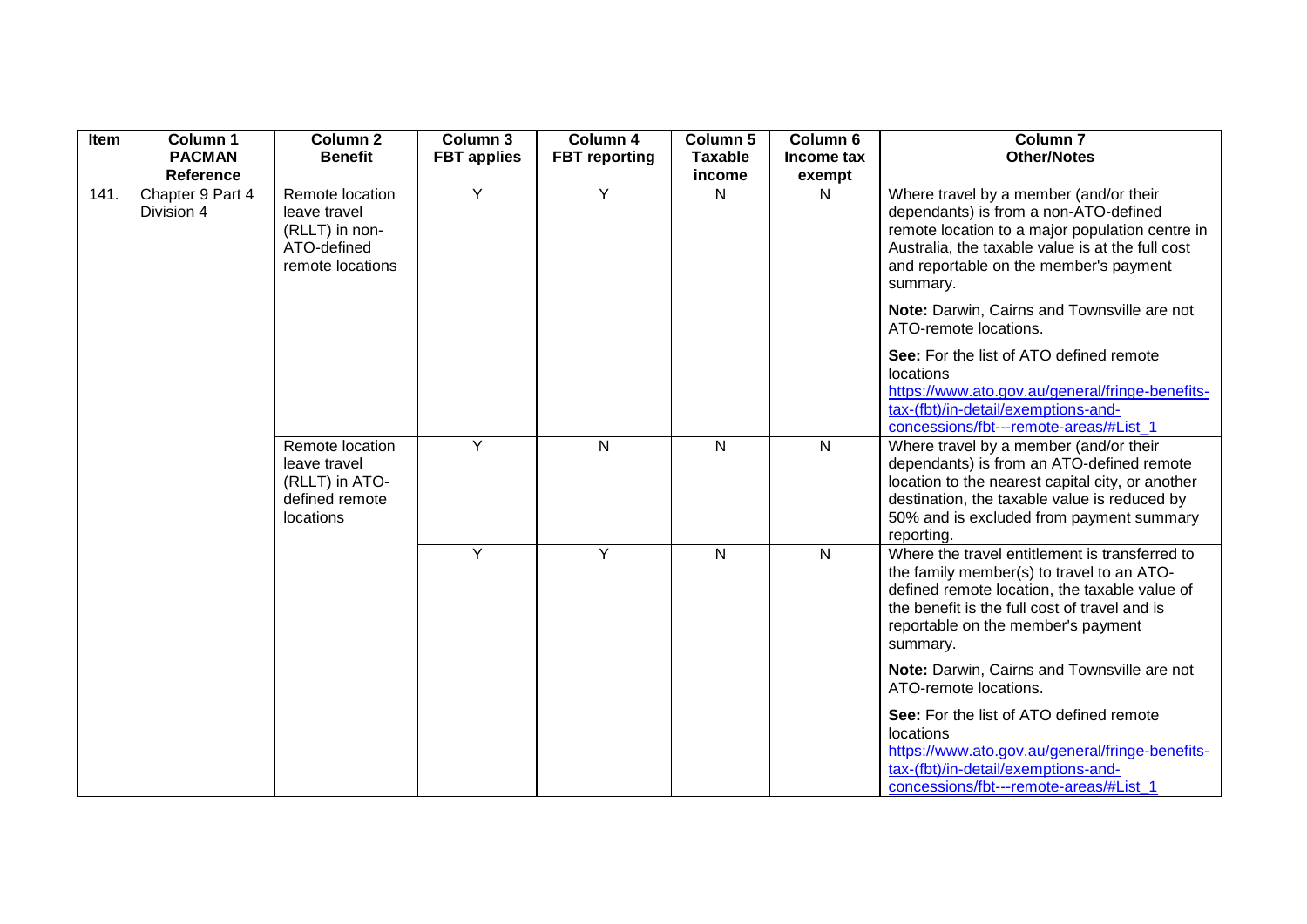| Item | Column 1<br><b>PACMAN</b><br>Reference                          | <b>Column 2</b><br><b>Benefit</b>                                | Column 3<br><b>FBT</b> applies | Column 4<br><b>FBT</b> reporting | Column 5<br><b>Taxable</b><br>income | Column 6<br>Income tax | Column <sub>7</sub><br><b>Other/Notes</b>                                                                                                                                                                                                                                                             |
|------|-----------------------------------------------------------------|------------------------------------------------------------------|--------------------------------|----------------------------------|--------------------------------------|------------------------|-------------------------------------------------------------------------------------------------------------------------------------------------------------------------------------------------------------------------------------------------------------------------------------------------------|
| 142. | Chapter 9 Part 5<br>Division 2<br>sections 9.5.16<br>and 9.5.17 | Travel costs while<br>living out on a<br>journey                 | N                              | N                                | N                                    | exempt<br>N            | Member travelling for work. Must repay unused<br>cash advances.                                                                                                                                                                                                                                       |
| 143. | Chapter 9 Part 5<br>Division 2<br>section 9.5.20                | Travel costs for<br>member living in<br>on a journey             | N                              | N                                | N                                    | N                      | Member travelling for work. Must repay unused<br>cash advances.                                                                                                                                                                                                                                       |
| 144. | Chapter 9 Part 5<br>Division 2<br>section 9.5.21                | Keeping<br>accommodation<br>while living in on<br>temporary duty | N                              | $\mathsf{N}$                     | $\mathsf{N}$                         | N                      | Accommodation component of living away<br>from home fringe benefit is exempt from FBT if<br>reasonable.<br>Living away from home declaration required.                                                                                                                                                |
| 145. | Chapter 9 Part 5<br>Division 2<br>section 9.5.22                | Travel for more<br>than 21 days                                  | Y                              | Y                                | $\mathsf{N}$                         | N                      | If member is travelling, allowance is exempt<br>from FBT and income tax.<br>Possible living away from home fringe benefit<br>arises food costs up to the statutory amount<br>(\$42 per week) if meal costs exceed<br>reasonable exempt food component.<br>Living away from home declaration required. |
| 146. | Chapter 9 Part 5<br>Division 2<br>section 9.5.24                | Accommodation<br>and meals for<br>dependants                     | Y                              | Y                                | $\mathsf{N}$                         | $\mathsf{N}$           | Additional accommodation costs, meal costs,<br>and travel costs in respect of spouse<br>accompanying the member are subject to FBT<br>and reportable.                                                                                                                                                 |
| 147. | Chapter 9 Part 5<br>Division 2<br>section 9.5.25                | Incidentals for a<br>member on a<br>course                       | N                              | $\mathsf{N}$                     | $\mathsf{N}$                         | N                      | Member travelling on duty. Must repay unused<br>cash advances.                                                                                                                                                                                                                                        |
| 148. | Chapter 9 Part 5<br>Division 3<br>section 9.5.35                | Travel costs while<br>living out on a<br>journey                 | N                              | $\mathsf{N}$                     | $\mathsf{N}$                         | N                      | Member travelling on duty.                                                                                                                                                                                                                                                                            |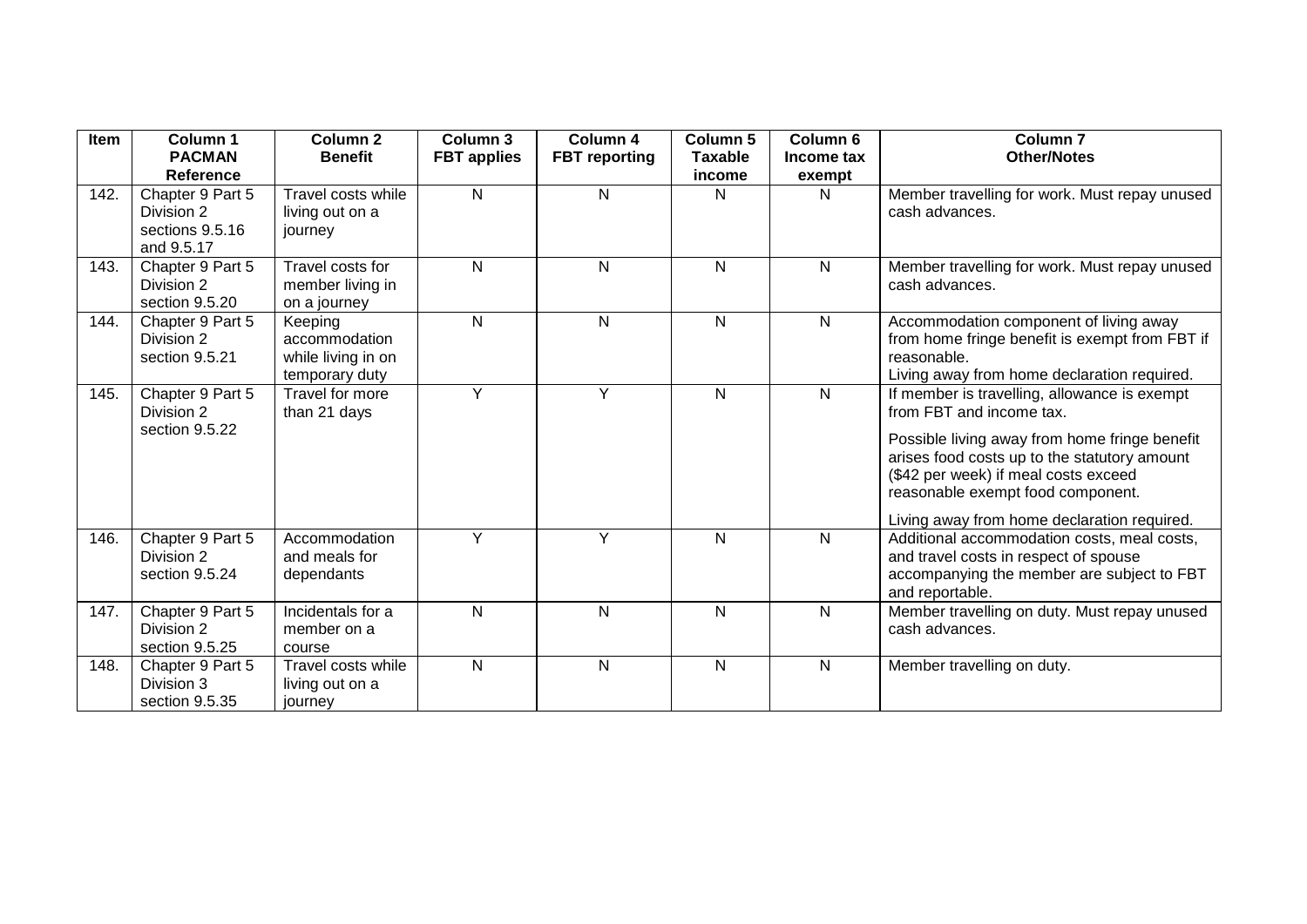| Item | Column 1<br><b>PACMAN</b>                                            | <b>Column 2</b><br><b>Benefit</b>                                | <b>Column 3</b><br><b>FBT</b> applies | Column 4<br><b>FBT</b> reporting | Column 5<br><b>Taxable</b> | Column 6<br>Income tax | Column <sub>7</sub><br><b>Other/Notes</b>                                                                                                                                                                                                                                                             |
|------|----------------------------------------------------------------------|------------------------------------------------------------------|---------------------------------------|----------------------------------|----------------------------|------------------------|-------------------------------------------------------------------------------------------------------------------------------------------------------------------------------------------------------------------------------------------------------------------------------------------------------|
| 149. | <b>Reference</b><br>Chapter 9 Part 5<br>Division 3<br>section 9.5.39 | Member living in<br>during a journey                             | $\mathsf{N}$                          | N                                | income<br>N                | exempt<br>Ν            | Member travelling on duty.                                                                                                                                                                                                                                                                            |
| 150. | Chapter 9 Part 5<br>Division 3<br>section 9.5.40                     | Keeping<br>accommodation<br>while living in on<br>temporary duty | ${\sf N}$                             | $\mathsf{N}$                     | N                          | N                      | Accommodation component of living away<br>from home fringe benefit is exempt from FBT if<br>reasonable.<br>Living away from home declaration required.                                                                                                                                                |
| 151. | Chapter 9 Part 5<br>Division 3<br>section 9.5.41                     | Travel for more<br>than 21 days                                  | Y                                     | $\overline{Y}$                   | N                          | $\mathsf{N}$           | If member is travelling, allowance is exempt<br>from FBT and income tax.<br>Possible living away from home fringe benefit<br>arises food costs up to the statutory amount<br>(\$42 per week) if meal costs exceed<br>reasonable exempt food component.<br>Living away from home declaration required. |
| 152. | Chapter 9 Part 5<br>Division 3<br>section 9.5.43                     | Accommodation<br>and meals for<br>dependants                     | Y                                     | Y                                | N                          | N                      | Additional accommodation costs, meal costs,<br>and travel costs in respect of spouse<br>accompanying the member are subject to FBT<br>and reportable.                                                                                                                                                 |
| 153. | Chapter 9 Part 6<br>Division 2<br>section 9.6.11                     | Authorised travel<br>on duty                                     | ${\sf N}$                             | $\mathsf{N}$                     | Υ                          | $\mathsf{N}$           | Member travelling on duty. Defence shows<br>cents per kilometre reimbursement on<br>member's Payment Summary. Member claims<br>a tax deduction for work-related travel (up to a<br>maximum of 5,000 kilometres per year under<br>that method).                                                        |
| 154. | Chapter 9 Part 6<br>Division 3                                       | Authorised travel<br>on removal                                  | ${\sf N}$                             | $\mathsf{N}$                     | N                          | $\mathsf{N}$           | Exempt benefit to the extent cents per<br>kilometre rates paid to member are in<br>accordance with ATO rates. If member's family<br>members travel, the increased rate is also FBT<br>exempt if rates are in accordance with ATO<br>supplementary rates. Declaration required.                        |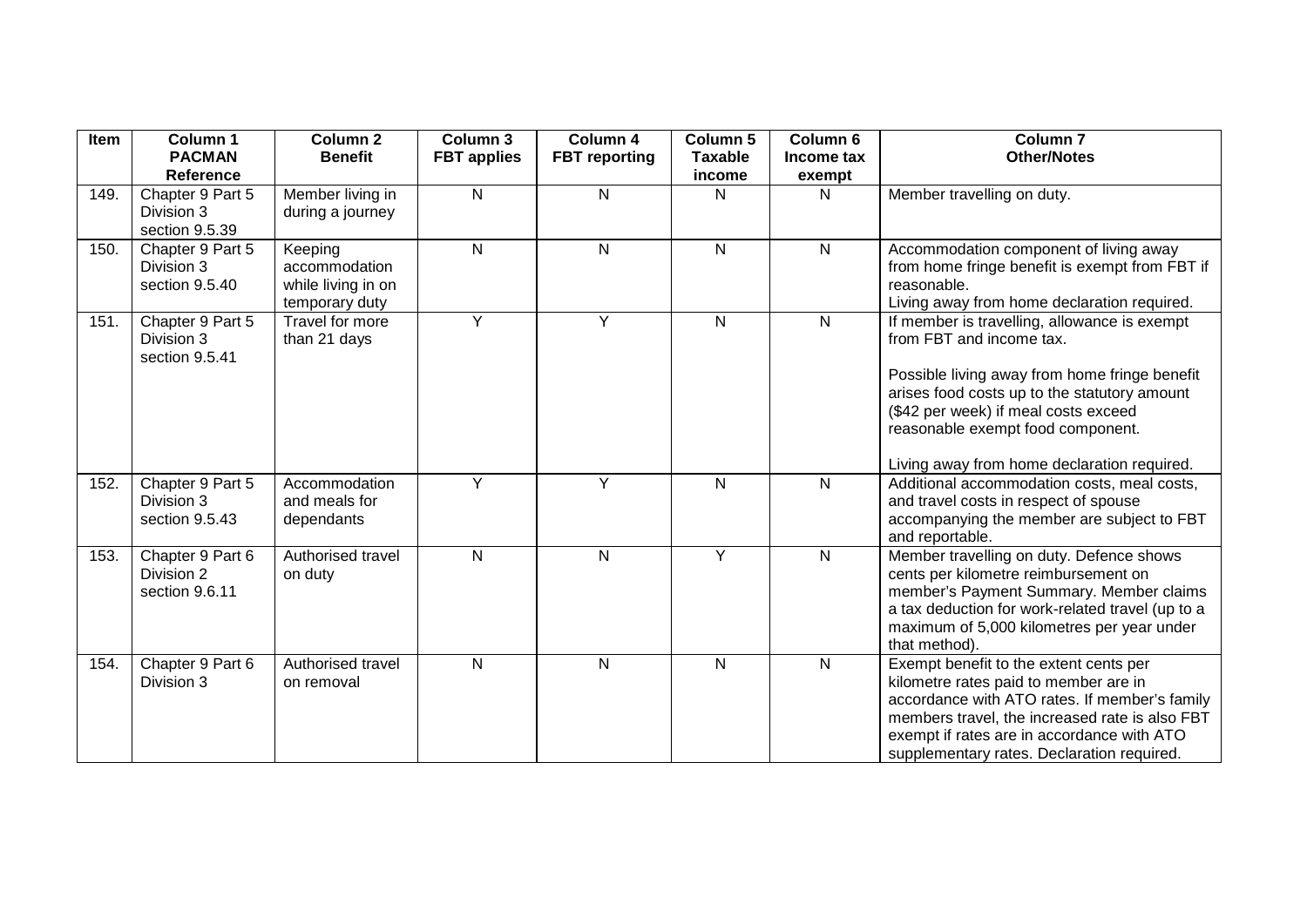| Item | Column 1          | Column <sub>2</sub>                  | Column 3           | Column 4             | Column 5       | Column 6     | <b>Column 7</b>                                 |
|------|-------------------|--------------------------------------|--------------------|----------------------|----------------|--------------|-------------------------------------------------|
|      | <b>PACMAN</b>     | <b>Benefit</b>                       | <b>FBT</b> applies | <b>FBT</b> reporting | <b>Taxable</b> | Income tax   | <b>Other/Notes</b>                              |
|      | Reference         |                                      |                    |                      | income         | exempt       |                                                 |
| 155. | Chapter 9 Part 6  | Authorised travel                    | $\mathsf{N}$       | N                    | Y              | N            | Included on member's Payment Summary.           |
|      | Division 4        | on other journeys                    |                    |                      |                |              | Member cannot claim a tax deduction because     |
|      |                   |                                      |                    |                      |                |              | travel is not work-related.                     |
| 156. | Chapter 9 Part 7  | Aircraft allowance                   | N                  | N                    | $\overline{Y}$ | N            |                                                 |
|      | Chapter 10        | <b>Clothing and Personal Effects</b> |                    |                      |                |              |                                                 |
| 157. | Chapter 10 Part 1 | Uniform                              | N                  | N                    | Y              | N            | A member may claim a tax deduction for actual   |
|      |                   | allowance                            |                    |                      |                |              | expenses incurred to purchase, repair and       |
|      |                   |                                      |                    |                      |                |              | maintain the military uniform (subject to the   |
|      |                   |                                      |                    |                      |                |              | substantiation provisions) because the uniform  |
|      |                   |                                      |                    |                      |                |              | is compulsory attire for employment purposes.   |
| 158. | Chapter 10 Part 2 | Personal                             | Y                  | Y                    | $\mathsf{N}$   | N            | Taxable value can be reduced to nil if costs    |
|      |                   | purchase of                          |                    |                      |                |              | are work-related.                               |
|      |                   | uniform articles                     |                    |                      |                |              | Members should be advised to fill out an        |
|      |                   |                                      |                    |                      |                |              | 'Otherwise Deductible' declaration to reduce    |
|      |                   |                                      |                    |                      |                |              | the taxable value to nil.                       |
| 159. | Chapter 10 Part 3 | Aide-de-camp                         | Y                  | Y                    | $\mathsf{N}$   | N            | Taxable value can be reduced to nil if costs    |
|      |                   | and ADF advisor                      |                    |                      |                |              | are work-related. However, in most cases,       |
|      |                   | allowance                            |                    |                      |                |              | expenses for conventional clothing will not be  |
|      |                   |                                      |                    |                      |                |              | tax deductible because the expenses are of a    |
|      |                   |                                      |                    |                      |                |              | private nature.                                 |
|      |                   |                                      |                    |                      |                |              | Members should be advised to fill out an        |
|      |                   |                                      |                    |                      |                |              | 'Otherwise Deductible' declaration to reduce    |
|      |                   |                                      |                    |                      |                |              | the taxable value to nil if applicable.         |
| 160. | Chapter 10 Part 4 | Loss or damage                       | Y                  | Y                    | $\mathsf{N}$   | N            | May be exempt from FBT as a minor benefit.      |
|      |                   | to clothing or                       |                    |                      |                |              | Members should contact DTMO for advice on       |
|      |                   | personal effects                     |                    |                      |                |              | items that may be exempt from FBT.              |
| 161. | Chapter 10 Part 5 | Service police                       | Y                  | Y                    | $\mathsf{N}$   | $\mathsf{N}$ | Taxable value is not reduced as the "otherwise" |
|      |                   | investigator plain                   |                    |                      |                |              | deductible rule" does not apply.                |
|      |                   | clothes allowance                    |                    |                      |                |              | Expenditures on conventional clothing are not   |
|      |                   |                                      |                    |                      |                |              | tax deductible as these are private of nature.  |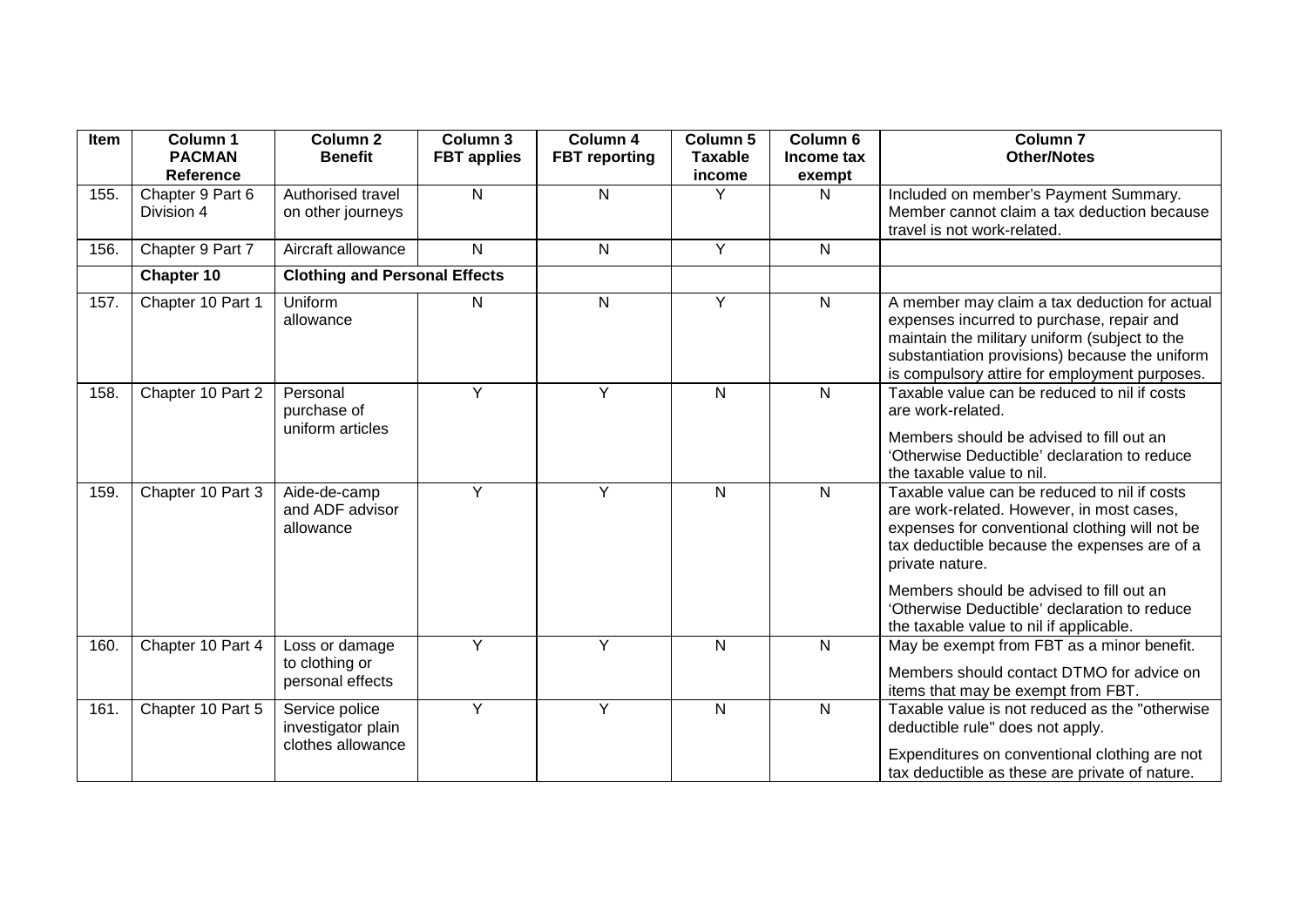| Item | Column 1<br><b>PACMAN</b><br>Reference             | <b>Column 2</b><br><b>Benefit</b>               | Column 3<br><b>FBT</b> applies | Column 4<br><b>FBT</b> reporting | Column 5<br><b>Taxable</b><br>income | Column 6<br>Income tax<br>exempt | <b>Column 7</b><br><b>Other/Notes</b>                                                                                                                                                                                                                                |
|------|----------------------------------------------------|-------------------------------------------------|--------------------------------|----------------------------------|--------------------------------------|----------------------------------|----------------------------------------------------------------------------------------------------------------------------------------------------------------------------------------------------------------------------------------------------------------------|
|      | <b>Chapter 11</b>                                  | <b>ADF-related Compensation</b>                 |                                |                                  |                                      |                                  |                                                                                                                                                                                                                                                                      |
| 162. | Chapter 11 Part 2<br>Division 2                    | Additional death<br>benefit (ADB)               | N                              | N                                | N                                    | N                                | The ADB is a capital payment. No income tax<br>is payable.                                                                                                                                                                                                           |
|      |                                                    |                                                 |                                |                                  |                                      |                                  | As the ADB may be paid along with other<br>amounts of compensation, members should be<br>advised to seek independent advice on their<br>taxation obligations.                                                                                                        |
| 163. | Chapter 11 Part 2<br>Division 3                    | Severe injury<br>adjustment (SIA)               | $\mathsf{N}$                   | N                                | N                                    | N                                | The SIA is a capital payment. No income tax is<br>payable.                                                                                                                                                                                                           |
|      |                                                    |                                                 |                                |                                  |                                      |                                  | As the SIA may be paid along with other<br>amounts of compensation, members should be<br>advised to seek independent advice on their<br>taxation obligations.                                                                                                        |
| 164. | Chapter 11 Part 2<br>Division 4                    | Avoidance of<br>double benefits                 |                                |                                  |                                      |                                  | If a member or dependant repays part of their<br>additional death benefit or severe injury<br>adjustment, the member or dependant should<br>request from the ATO an amendment to their<br>tax return including the Eligible Termination<br>Payment (ETP), if lodged. |
| 165. | Chapter 11 Part 2<br>Division 6<br>section 11.2.25 | Reimbursement<br>of cost of financial<br>advice | Y                              | Y                                | N                                    | N                                | The cost of obtaining financial advice in<br>relation to an Eligible Termination Payment<br>(ETP) constitutes an allowable deduction for<br>tax purposes.                                                                                                            |
|      |                                                    |                                                 |                                |                                  |                                      |                                  | Members should be advised to fill out an<br>'Otherwise Deductible' declaration to reduce<br>the taxable value to nil.                                                                                                                                                |